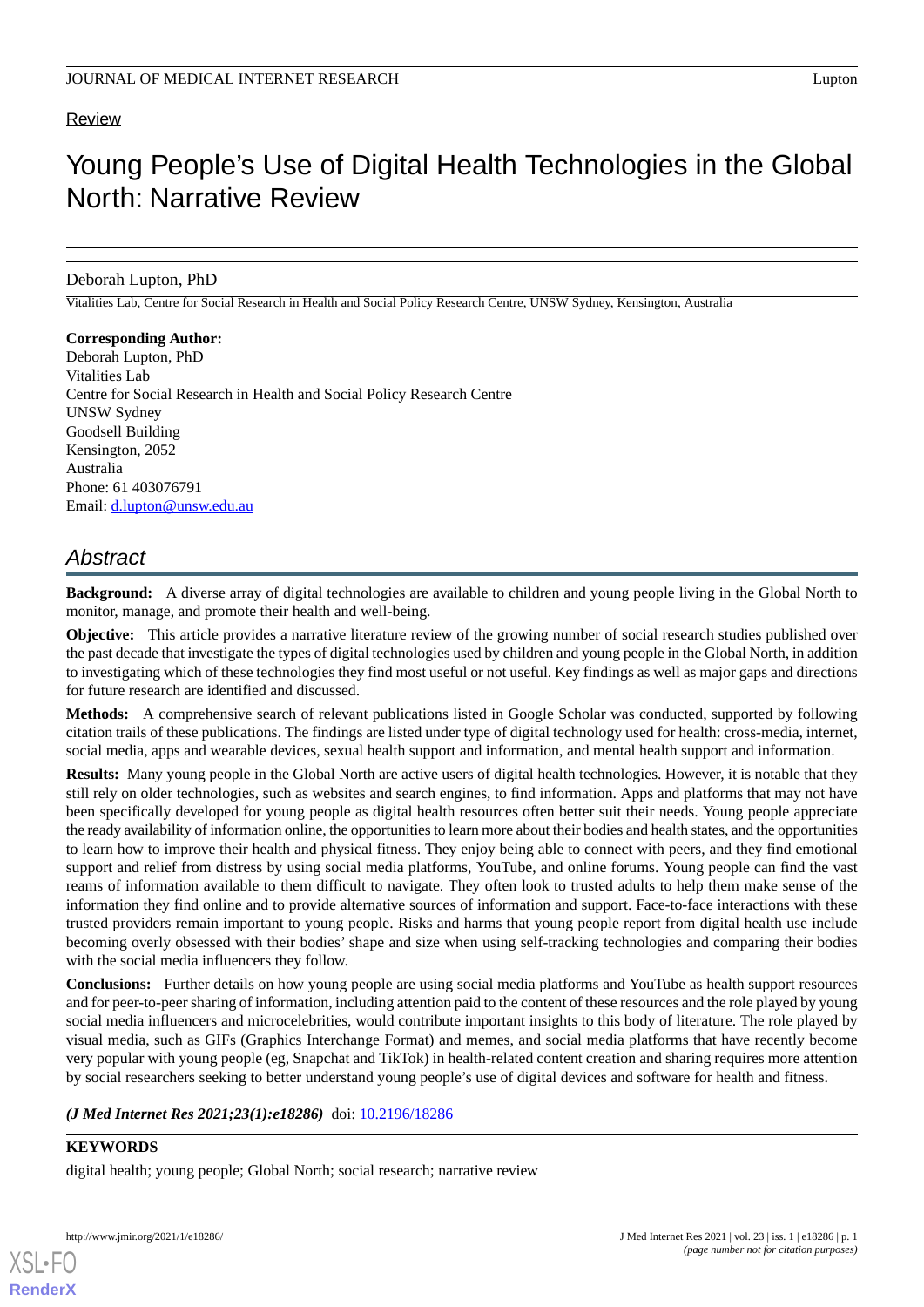## *Introduction*

Over the past decade, an expanding array of digital technologies have emerged that can be used for promoting or managing young people's health and physical fitness. These devices and media are often referred to as *digital health* technologies. In addition to established digital media, such as online discussion forums and websites about health topics, telemedicine, and exergames, these technologies include new media and devices, such as social media for the discussion of health topics, apps for mobile devices, and wearable devices, including smartwatches or fitness bands that assist with monitoring information about bodily activities and functions [\[1](#page-7-0)]. Children and young people are now often encouraged by their parents or teachers to use these devices and software designed to promote their health and fitness  $[2-5]$  $[2-5]$  $[2-5]$  $[2-5]$ .

In response to these newer digital health technologies, a growing body of social research has developed to investigate how young people living in countries that are often characterized as *the Global North* are engaging with them. The Global North is a term used in the social sciences and humanities to refer to politically stable and wealthy countries or regions that have a western cultural orientation (ie, Western Europe, North America, the United Kingdom, Australia, and New Zealand). As is the case with research, in general, on young people's use of digital technologies [[6\]](#page-7-3), far more research has been published—at least in the English language—on their engagement with health-related media and devices in the Global North compared with other regions.

This article presents a narrative review and synthesis of the most recent literature, published from 2010, on young people's use of digital health technologies in the Global North. It includes relevant studies in disciplines such as sociology and media studies that are not often considered in medical or public health research.

The research questions structuring the narrative review were as follows:

- 1. What digital media and devices are used for health-related purposes by children and young people, aged 5 to 30 years, living in countries in the Global North?
- 2. Which of these media and devices do they find most useful and helpful?
- 3. What are the age-related, gendered, socioeconomic, cultural, and geographical dimensions structuring their use or nonuse of digital health?
- 4. What risks and harms are associated with young people's digital health use?
- 5. What are the gaps in the social research literature on this topic?

## *Methods*

There are various approaches to narrative literature reviews. The approach adopted here is not the hybrid *systematic narrative review* that is beginning to appear in the body of reviews focusing on medical internet studies. Instead, this narrative review draws from the long-established tradition of literature

reviews in social inquiry. The purpose of this type of narrative review is to provide a scholarly summary and interpretation of a body of literature rather than evaluate the validity of a method or a medical intervention, with the intention of integrating and deepening understanding of a particular research topic [\[7](#page-7-4)]. The aim is to provide a synthesis of what is known about the chosen topic and identify research gaps [[8](#page-7-5)]. It is particularly useful for synthesizing the scholarly literature in the humanities and social sciences—the disciplines encompassed in this review.

This narrative review method does not attempt to adopt a quantitative approach focused on *rigor*, *avoidance of bias*, and *interrater reliability*, rather it focuses on a qualitative interpretation and synthesis of the state of knowledge in a selected body of literature on a defined topic [[7\]](#page-7-4). It is a different and complementary approach to the systematic review and is an appropriate approach to adopt for a review that is directed at social research [\[7](#page-7-4)].

The approach taken for this narrative review is similar, for example, to that undertaken for an assessment of the literature on the role played by gangs in adolescent mental health [[9\]](#page-7-6) and the health effects of video gaming [\[10](#page-7-7)]. Iterative searches of Google Scholar were conducted to find relevant publications published in English, using the search terms "children," "young people," "teenagers," and "adolescents" in combination with "digital health" and then, more specifically, combined with "health," "digital media," "websites," "telemedicine," "telehealth," "electronic patient records," "social media," "apps," "smartphones," "wearable devices," "exergames," "Facebook," "YouTube," "Instagram," "Pinterest," "Twitter," and "Snapchat." Google Scholar was chosen as the database to search because, unlike other major databases such as Web of Science, PubMed, or Scopus, it is far more inclusive of humanities and social sciences outputs, such as books, book chapters, and journals, which are not included in science- or medical-based databases, while simultaneously including the publications listed in those databases [\[11](#page-7-8)].

I read all of the publications found using these searches, including books, book chapters, reports, and journal articles. I then followed the citation trails, identifying and reading outputs that cited the initial identified studies. Only publications appearing since 2010 were included, as I wanted to limit the review to research that considers the most recent digital technologies for health. As an initial search demonstrated, there has been quite a lag in research on young people's use of digital health, with most relevant studies published since 2015. Publications were not included in the review if they did not have a predominantly social research focus or if they did not specifically focus on children or young people's use of digital technologies for health-related purposes (eg, publications about digital health use by parents or health care providers on behalf of young people, or those concerning evaluations of the accuracy of digital health software or devices). Only those publications referring to children or young people living in the Global North were included. Using these criteria, a total of 71 publications were identified for inclusion in this review.

Discussion of the literature review is organized by type of digital technology, beginning with studies presenting a broad overview

```
XS-FO
RenderX
```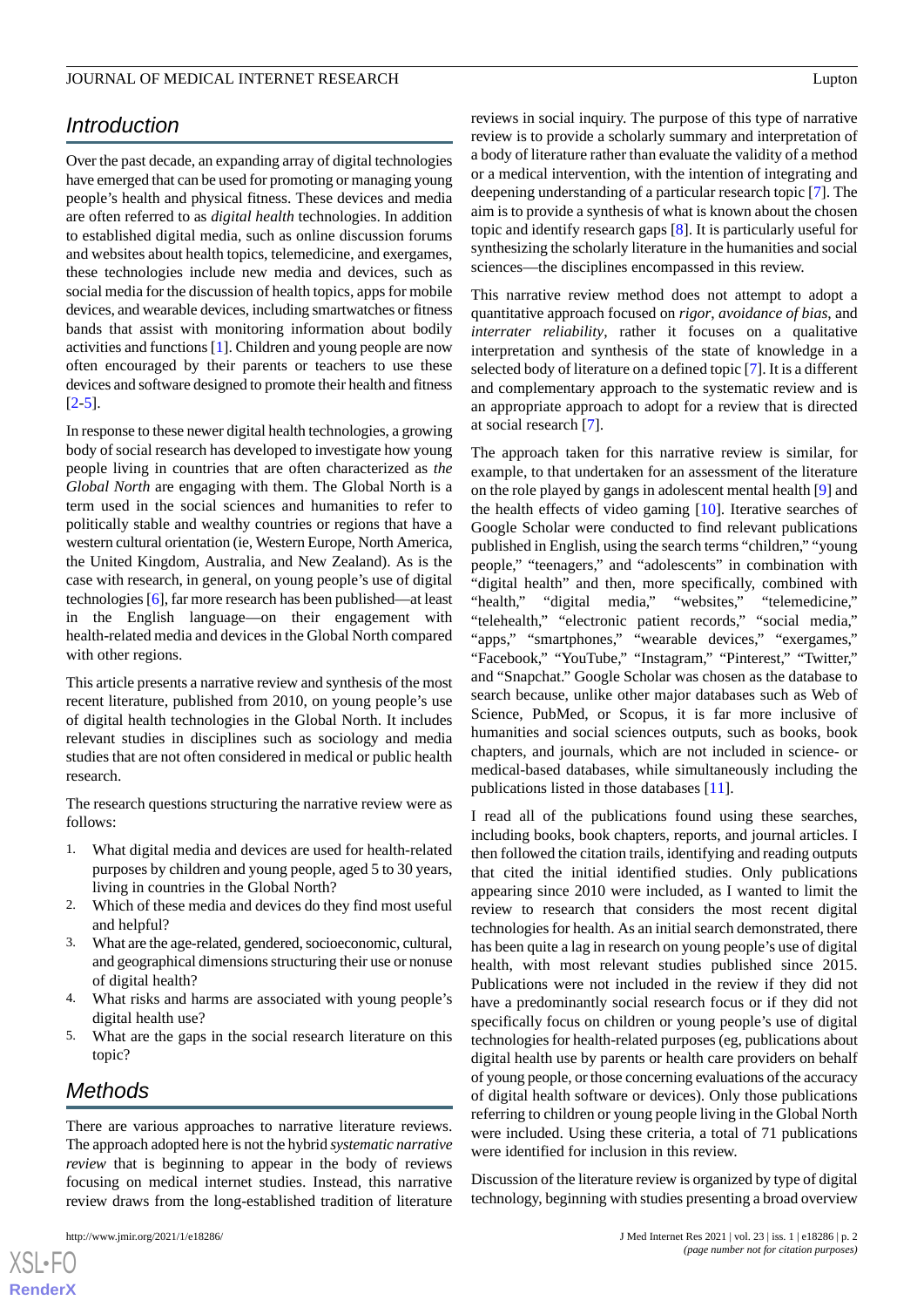of digital technology use for health across devices and software, followed by more specific topics: use of cross-media, internet, social media, health apps, and wearable devices. There is also discussion of the literature on sexual health support and information as well as mental health support and information, as these health areas were prominent in the social research on young people's use of digital health. The Discussion section summarizes the key insights and major gaps identified in the literature and suggests directions for future social research studies.

## *Results*

## **Cross-Media**

Only a small number of studies have investigated young people's use of digital technologies for health-related purposes across the range of diverse media and devices currently available to them. One of the earliest is a national representative survey of young people, aged 13 to 18 years, that was conducted in 2014 in the United States [[12\]](#page-7-9). Findings highlighted the continuing importance to young people of face-to-face encounters with family members and health professionals. While the respondents did report searching online for health information, they turned to their parents more often, as well as to doctors and nurses. Furthermore, most respondents reported that they did not frequently use the internet for health information. When they did use the internet for this purpose, they tended to research fitness, diet, or nutrition topics. This survey found that older, wealthier, more active, and healthier young people searched more frequently, as did African American and Hispanic adolescents. It is notable that most respondents did not use social media when searching for health information. A total of 1 in 5 respondents had used YouTube for health topics, which was more than those who used Facebook or Twitter. Among the respondents possessing a smartphone, 29% had downloaded a health app, with fitness or exercise apps being the most common. However, almost half of those who had downloaded a health app hardly ever or never used it. Most respondents had never used a wearable device for health-related purposes.

Another more recent US-based project using qualitative methods found that young people aged 13 to 18 years living in Seattle reported three main uses of digital technology for health: (1) to gather information, such as from medical websites, social media (ie, Facebook and Pinterest), exercise apps, and YouTube for workout information; (2) to share experiences and view others' experiences to gain social support or inspiration; and (3) to engage in self-tracking for health (ie, apps and wearables) [[13\]](#page-7-10). This research found that social media was not a preferred mode to communicate with health care providers for the participants because of privacy and intrusiveness concerns. Online media and apps were considered easy to use, always available, nonjudgmental, and to have options to share information and experiences anonymously. Negative aspects identified by these young people included online health information not always being credible, not being able to afford some health apps and wearable devices, finding it burdensome to enter information into apps, being tempted to always have the phone on and being distracted, technology not being designed for teenagers' use,

and peers sharing health information that may be inaccurate or may encourage risk-taking.

Social research in other English-speaking countries in the Global North has indicated high use of the internet, apps, and wearable devices for health-related purposes among young people but also continuing support of long-standing digital platforms and tools. A 2017 study interviewing young Australians, aged 16 to 25 years, found that they valued the convenience, accessibility, detail, and diversity of health information offered by digital media and devices [\[14](#page-7-11)]. These young people were active users of older technologies for health, such as search engines and websites, even more than of new technologies, such as social media, apps, and wearable devices. Similar to the respondents in the US survey by Wartella and colleagues [[12\]](#page-7-9), these young Australians continued to value personal connections with other people for providing health information and support, including family members and friends as well as medical professionals.

A synthesis of findings across three English-based projects involving both qualitative and quantitative investigations among secondary school students reported on the findings relating to the use of social media, apps, and wearables for health-related purposes [[15\]](#page-7-12). These studies demonstrated that these young people were both critical and vulnerable users of these devices and software. The participants reported a range of positive benefits, particularly in relation to supporting promotion of healthy diet, exercise, and positive body image. However, they also raised concerns about the power of these technologies to shape, influence, and change their health-related behaviors.

Research among secondary school students in South West England in a 2017-2018 study, using a survey as well as qualitative methods, found that the participants were actively using a range of digital devices and software for health-related purposes [\[16](#page-7-13)]. Survey data showed that smartphones were the devices most often used to access health information, and half of the respondents were using mobile apps to track their health, diet, or fitness levels. YouTube was the most popular source of health information: 44% of survey respondents reported use of this platform. Fitness was the most popular category of health-related videos watched by participants. Many participants also reported following content by social media influencers about fitness and diet regimens, often organized around the "fitspiration" or "fitspo" hashtags. However, these young people also reported that they considered official websites, such as those offered by government agencies, as the most helpful source for learning about health.

Despite these high levels of digital health use, the participants in these Australian and English studies often noted that it could be difficult to access the accuracy of health information online among the multiple and varied sources available to them and sought help from trusted adults to negotiate this information. However, they demonstrated little notable interest or concern about commercial third parties who might be accessing or exploiting their health data. Participants in the English study did express caution about the people in their lives with whom they knowingly shared their personal health information. Most

```
XS\cdotFC
RenderX
```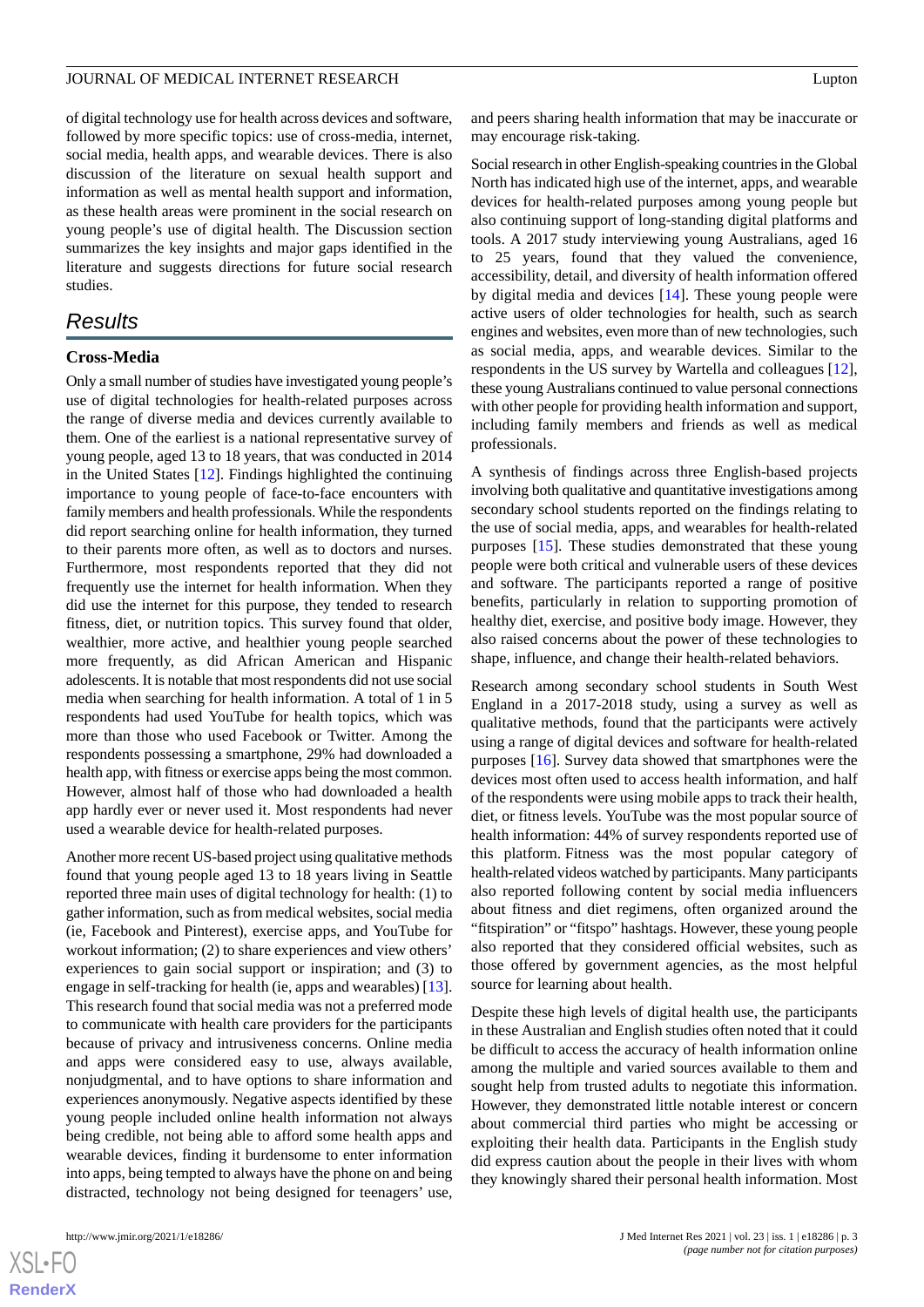were willing to share their health data with their parents but to a much lesser extent with health professionals or their friends.

#### **The Internet**

Search engines, websites, and online discussion forums were among the earliest forms of online tools for finding and sharing health information. As outlined in the above section, recent research suggests that these resources remain popular for young people in the Global North. Other studies also support these findings. A systematic review of 19, mostly US-based, studies on young people's health-related internet use identified evidence of adolescents seeking preventive health care information, support, and specific information about common health issues, such as sports injuries, flu, chronic diseases, asthma, sexual health, fitness, and infections [\[17](#page-7-14)]. The internet served as a confidential source of information that was particularly appreciated by youth facing limited access to health care or managing cultural or religious sensitivities. The value for young people seeking help and support from peers online for mental health problems, living with chronic illnesses, and connecting with young people with the same sexual orientation was a common finding across these studies. Gender and age structured young people's digital health practices. Girls tended to use the internet more often than boys. Older youth preferred online sources of health information, while younger people sought help primarily from their parents, teachers, and other adults. Overall, the young people in these studies perceived their online experiences as positive, but they expressed concern about online privacy and the accuracy of the information they were accessing.

Another systematic review assessed studies of how adolescents search for and evaluate health information online [\[18](#page-7-15)]. Four themes were identified across the literature: (1) use of search engines, (2) difficulties in selecting appropriate search strings, (3) barriers to searching, and (4) absence of searching. The review concluded that adolescents are aware of the varying quality of online information about health and exhibit a range of strategies for searching and appraising this information. However, one of the most significant barriers to successfully finding information is the volume of search returns they often encounter, sometimes resulting in them giving up in frustration.

A French survey found that almost half of the young internet users, aged 15 to 30 years, in France searched online for health information. Female participants and those of higher socioeconomic status were more likely to do so [[19\]](#page-7-16). In another more recent French survey involving students aged 18 to 24 years, almost all of the students had searched on the internet for health-related information in the past 12 months, suggesting a growing reliance on the internet among this demographic group in France [[20\]](#page-7-17).

#### **Social Media**

In the past 5 years, a growing number of social researchers have investigated how young people in the Global North use social media for health-related purposes. Analyses of the content of youth-oriented social media [\[20](#page-7-17)-[22\]](#page-7-18) and visual media, such as selfies [\[23](#page-7-19),[24\]](#page-7-20) and the use of hashtags [[25](#page-7-21)[,26](#page-7-22)] as a way of organizing communities of young people around topics including fitness, sporting activities, health, diet, sexuality, gender identity,

 $XS$  $\cdot$ FC **[RenderX](http://www.renderx.com/)** and self-care, have received attention in the literature. Researchers have demonstrated that social media influencers, microcelebrities, and other content creators, many of whom are young people themselves, are playing important roles in conveying health information and providing emotional support to young people [[14](#page-7-11)[-16](#page-7-13),[26-](#page-7-22)[29](#page-8-0)].

The "fitspiration" or "fitspo" hashtags used with images intended to show how physical exercise and training can sculpt bodies, particularly on Instagram, have received particular attention, with researchers showing how young women's bodies are depicted as sexualized, normatively slim, toned, and typically White, while young men are shown as conforming to the muscular or hyper-muscular ideal [[30](#page-8-1)[-34](#page-8-2)]. The relationship between the consumption of digital media and young people's body image has also been explored in several studies, with some evidence to suggest that such images can influence young people's appraisal of, and satisfaction with, their body size, shape, and level of fitness [[16](#page-7-13)[,27](#page-7-23),[35-](#page-8-3)[39](#page-8-4)]. Researchers have also raised concerns about the promotion of health-detracting practices in social media and YouTube videos, such as self-harm [[38\]](#page-8-5) and disordered or overly restricted eating [\[31](#page-8-6),[33,](#page-8-7)[39](#page-8-4)[-43](#page-8-8)].

Goodyear and colleagues used participatory class activities, interviews, focus group discussions, and an online survey with English students, aged 11 to 15 years, to explore their engagement with health-related social media across the range of platforms available to them [\[44](#page-8-9)]. Just over half of the survey respondents actively used social media to search for health information, predominantly for physical activity, diet and nutrition, and body image. Almost half (46%) of the respondents said that they had changed their health-related behaviors because of something they had seen on social media; most of them said the change was positive. There were five types of content these participants identified as influential: (1) automatically sourced (ie, pushed to them by the platform's algorithms, including advertising material), (2) suggested or recommended following an initial search, (3) peer generated, (4) likes (ie, positive responses from others regarding their content, suggesting it was good), and (5) reputable content (ie, from official organizations, celebrities, sports figures, big name commercial companies, etc).

A study using focus groups and a survey included adolescent girls living in the US state of West Virginia and queried them about their use of health-related social media [\[45](#page-8-10)]. The findings demonstrated the popularity of Snapchat and Instagram with this age group as social media platforms to communicate with friends, with Facebook proving unpopular and viewed as "for older people." In terms of health-related content, these platforms were used to share nutrition information, healthy recipes, weight loss, and fitness posts with friends.

#### **Apps and Wearable Devices**

Several systematic reviews have been published of studies investigating various aspects of young people's use of health apps. One focused on studies of adolescents' use of apps for chronic disease management, finding that there was a paucity of evidence-based apps and very few studies evaluating their effectiveness [[46\]](#page-8-11). A systematic review of research on apps used for health promotion among adolescents and students found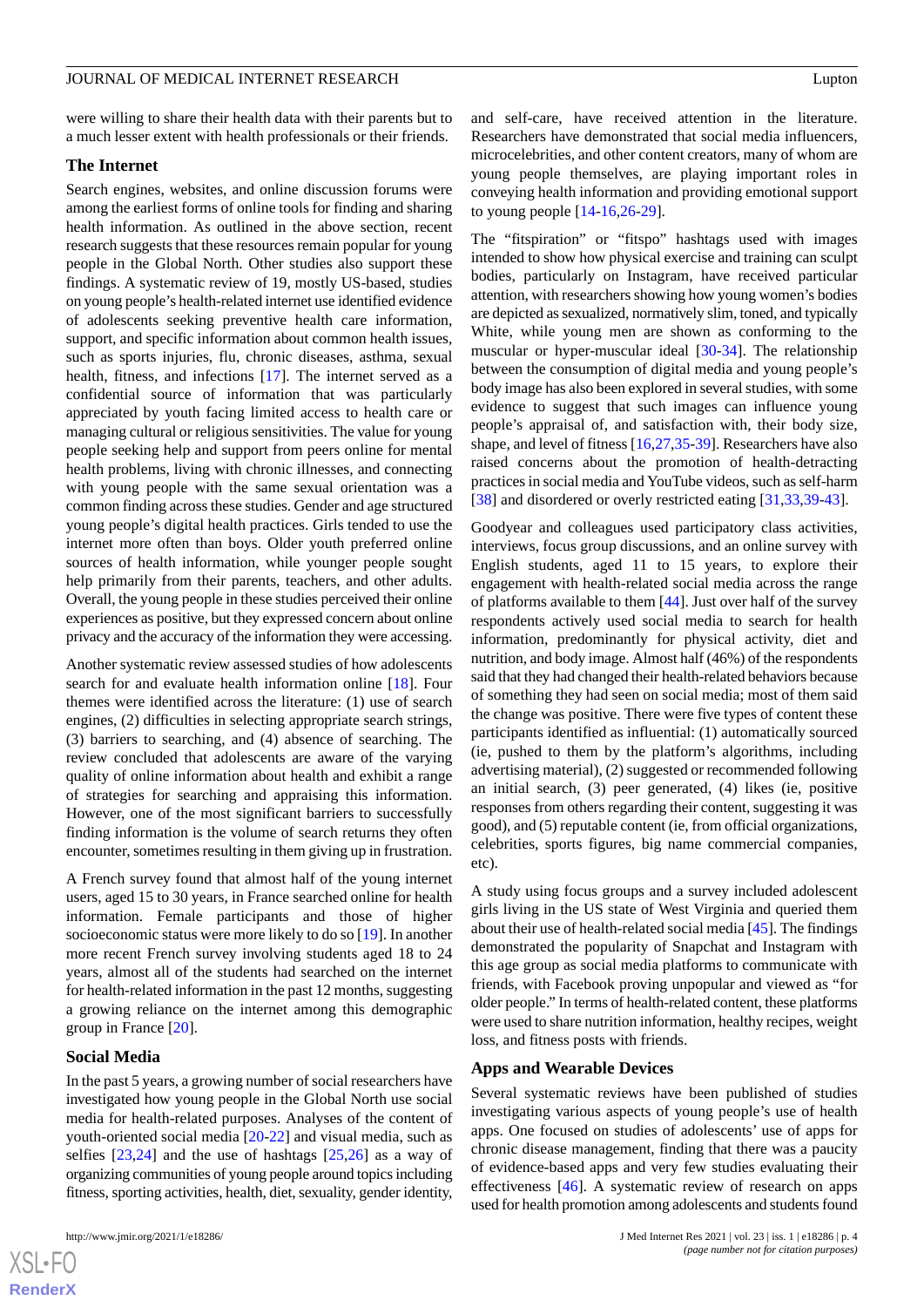that most apps were used for therapy or as part of school programs, and only four of them had been specifically designed for adolescents. The review identified that limited research has been conducted on how effective these apps are for promoting health among young people [\[47](#page-8-12)].

In-depth research has been able to bring to the surface some of the reasons why young people choose to use health or fitness apps and what aspects of the apps they find most beneficial or helpful. Interviews with American college students who used health and fitness apps found that most of the students had downloaded the app to help with meeting goals, which included supporting an established behavior or adopting a new behavior. They liked apps that were free, easy to use, provided visual and auditory cues, and had game-like rewards, but they did not want to link the apps to social media [[48\]](#page-8-13). Findings from an English study that involved a survey, workshops, and interviews with young people aged 18 to 25 years showed that a calorie-counting app was the most popular and was used by almost half of the participants [[49\]](#page-8-14). Many participants had discontinued using a health or fitness app, however, citing lack of interest, time, or motivation as reasons. Some expressed concern that they were becoming obsessive about counting calories or overexercising, or they struggled with feelings of guilt, anxiety, failure, or disappointment in response to the metrics generated by the app. It was noted by some participants that they felt a need to "reconnect" to their bodies without using digitized and quantified data to generate an understanding of their fitness and health. Similar findings were reported in an interview-based study with young New Zealanders aged 16 to 21 years [[50\]](#page-8-15).

Another English-based project involving focus group discussions about fitness apps with adolescent girls who were sports leaders at their school also demonstrated feelings of ambivalence on the part of the girls [[51\]](#page-8-16). These students were mostly positive about using such apps for motivating young people to improve their fitness and health. However, they cautioned that physical education classes should not rely on these kinds of technologies and that the social benefits of exercising with others could be lost.

Far less research has directed attention to young people's use of wearable devices for health and fitness. Studies that have been published suggest that health and fitness apps on smartphones remain more popular than wearable devices among young people. A systematic review of the feasibility and effectiveness of wearable activity trackers among children and young people found that few studies had been conducted. This research suggested that while intervention effects from wearable device use were generally positive, they largely related to short-term rather than long-term effects. Feasibility studies indicated that comfort, design, and feedback features were important [\[52](#page-8-17)].

Gender differences were identified in a French survey of students aged 18 to 24 years. The survey found that 35% of the students had used at least one health app, mostly for physical activity and general health monitoring, but only 4% had a wearable device. Female students were more likely to use a health app, while male students were more likely to use a wearable device [\[20](#page-7-17)]. In a Belgian survey of adolescent high

school students, researchers found that one-quarter of them used nutrition or fitness apps or both. Those who used these types of apps more frequently were more likely to consume healthy beverages and have a lower BMI; however, those who used nutrition apps the most were more likely to have a higher BMI, probably because they were trying to lose weight [[53\]](#page-8-18).

Two studies investigated Finnish young people's use of apps and wearable devices for fitness-related purposes. One survey found that half of the respondents said they had these types of apps on their phones, but only 16% reported using them. Only 17% owned wearables and few participants (9%) used them [[54\]](#page-9-0). In the second project, a more specific group of Finnish young people (ie, senior high school athletes) reported a high voluntary use of self-tracking apps and wearable devices to monitor their training and fitness levels, to the point that the use of such technologies was positioned as an important dimension of their identities as accomplished athletes [\[55](#page-9-1)].

A small number of projects involved providing young people with fitness trackers to ascertain how they used them. In one such study, Australian adolescents, aged 13 to 14 years, were given a Fitbit Flex wristband and app and were asked to use it for 6 weeks [\[56](#page-9-2)]. The participants reported finding it easy for tracking physical activity but not as easy to use for sleep. Barriers to use included its lack of comfort and design, lack of specific feedback about activity levels, and inability to use it in water-based sporting activities. Another Australian study involved providing younger children, aged 7 to 12 years, with an activity tracking device (ie, KidFit) for a period of 4 weeks and included interviews with their parents [\[57](#page-9-3)]. Children and parents reported that they found the associated app easy to use; however, the children were frustrated by not being able to receive real-time feedback, and there were difficulties for some with the band feeling uncomfortable and having to remove it for water-based sports activities.

In a US-based research study, young people enrolled in an after-school program were provided with Fitbits for a period of 6 months [\[58](#page-9-4)]. Data logs revealed low continuous engagement that declined over time. When the young people did wear their Fitbits, they engaged with their data in reflective ways. The design of the Fitbit, environmental constraints, and motivation were barriers to continuous engagement.

Two projects invited English young people to try Fitbits. One study involved 100 young people aged 13 and 14 years [\[59](#page-9-5),[60\]](#page-9-6). The researchers noted that the participants' motivation to use the wearable devices faded quite quickly, as they became bored with them and disliked the surveillance opportunities the devices afforded their teachers. The young people felt pressured by the demands of the step-counting goals set by the devices. They questioned the value of the metrics generated by their Fitbits and resisted the ways the devices tended to limit physical activity and health status to certain defined measurements, such as step counts.

The second English study adopted a combination of Fitbits and the WhatsApp messenger app to investigate young people's experiences with the devices  $[16]$  $[16]$ . A total of 2 girls and 5 boys, aged 16 to 18 years, used the Fitbits for 8 weeks. Several of the participants enjoyed counting their steps, reviewing their metrics

```
XS-FO
RenderX
```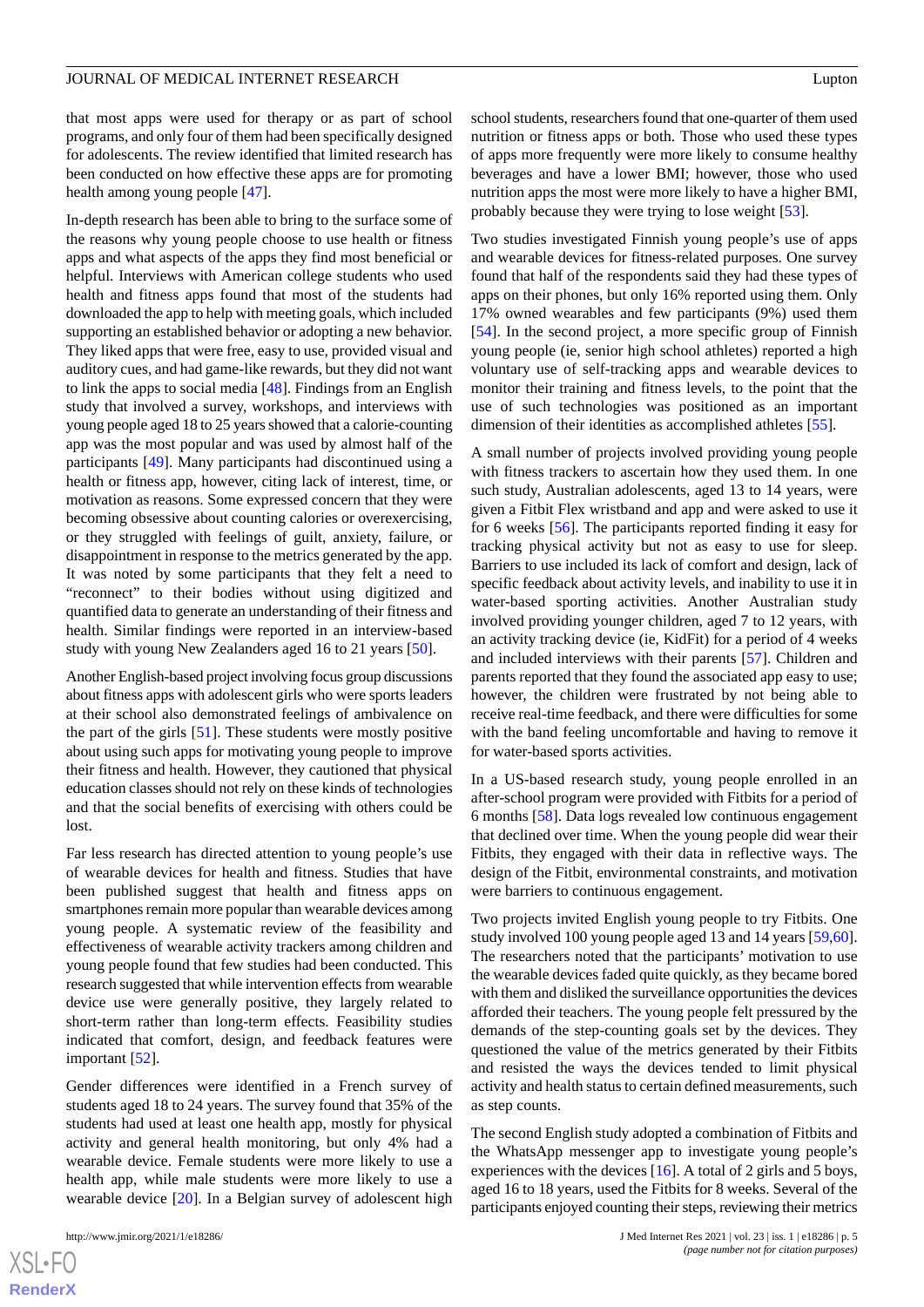instantaneously, competing with others, reaching goals and targets, and receiving positive notification from the devices. For some, the devices generated motivation and short-term behavior changes. Others struggled with knowing how best to respond to the data generated by their Fitbits without becoming too obsessive about their metrics and goals, such as loss of body weight; some simply found the process of remembering to use the devices and to input data or understanding what the metrics were telling them as involving too much labor on their part. As in the other English study, the participants recounted losing the motivation to wear their Fitbits or becoming annoyed with being "nagged" by them to be more physically active.

#### **Sexual Health Support and Information**

Health promotion agencies often seek to develop digital resources to support young people's sexual health. However, these efforts tend to ignore the multiple ways in which a broader ecosystem of digital media and devices are operating in ways that are preferred by young people [\[61\]](#page-9-7). These include practices such as consensual sexting, peer-to-peer sharing of information in websites, social media and online discussion forums, and YouTube videos as well as news coverage of sexual health issues on alternative youth-oriented news platforms, such as Buzzfeed, Broadly, and Vice [\[61](#page-9-7)-[63\]](#page-9-8). Searching online tends to be the first port of call for young people when they have sexual health concerns [\[64](#page-9-9)] or simply want more information about sex  $[65-67]$  $[65-67]$  $[65-67]$ .

Research with LGBTQI (lesbian, gay, bisexual, transgender, queer, and intersex) youth has found that they consider apps that have been specifically designed to support their health and well-being to be "pretty pointless" [[68\]](#page-9-12). In contrast, personal stories are valued by young people looking for information about sexual identity [\[65](#page-9-10)]. In particular, the social media platform Tumblr has been an important resource for LGBTQI youth to find connections with others and learn about their sexual identities [\[69](#page-9-13)-[71\]](#page-9-14). This opportunity has recently been closed down, however, with Tumblr introducing a policy that it would no longer host "adult content," thereby effectively censoring much LGBTQI content [\[69](#page-9-13)].

#### **Mental Health Support and Information**

Many websites, online programs, and apps have been created specifically to support young people's mental health. A systematic review of studies devoted to the use of mental health apps for children and adolescents showed that very little research has been conducted into their effectiveness [\[72](#page-9-15)]. The few studies that have been published failed to demonstrate a significant effect on intended outcomes. Another systematic review focused on research that investigated young people's online health-seeking behaviors for mental health concerns [\[73](#page-9-16)]. Across the included studies, key benefits included anonymity and privacy, immediacy, ease of access, inclusivity, the ability to connect with others and share experiences, and a greater sense of control over the help-seeking journey. Online help-seeking has the potential to meet the needs of those with a preference for self-reliance or act as a gateway to further help-seeking. Barriers to help-seeking included a lack of mental health literacy, concerns about privacy and confidentiality, and uncertainty about the trustworthiness of online resources.

 $XS$  • FC **[RenderX](http://www.renderx.com/)**

Young people's mental health and well-being may be supported through digital media that have not been specifically designed for this purpose, and young people themselves often play active roles in generating, curating, and sharing content for these services. For instance, platforms like YouTube, Facebook, Twitter, Tumblr, and Instagram host discussions of topics related to health and well-being, such as mindfulness, stress relief, healthy eating, and physical fitness, as well as provide opportunities for young people to create informal networks to share their experiences of specific mental health conditions and provide information and emotional support to each other [[74\]](#page-9-17). Social research studies have shown that informal online communities developed by young people with peers can promote recovery from conditions such as eating disorders [[75\]](#page-9-18), depression [\[76](#page-9-19)], suicidal ideation, and self-harm [\[77](#page-9-20)].

Online discussion forums have been demonstrated to provide help and support to many young people with mental health conditions or difficulties [\[78](#page-10-0)]. A study using focus groups with Australian university students reported that the students appreciated internet-based resources of mental health information and support, particularly for their accessibility and the anonymity and avoidance of stigma these offered [[79\]](#page-10-1). However, they were also concerned about sensitive details about their mental health being accessed by third parties and found the wealth of information distributed across the internet to be difficult to locate and assess for its relevance. A desire for a centralized resource was expressed by these participants.

A Canadian online survey of young people aged 17 to 24 years [[80\]](#page-10-2) found that most respondents had used the internet to seek information or help for distressing feelings. Information-based websites were popular, followed by social media sites. Privacy was rated as very important by these Canadian respondents, and they particularly valued information about interventions and treatments. New Zealand–based interviews with a group of participants aged 16 to 21 years noted the importance of mindfulness and meditation apps and trusting relationships with peers on social media for providing relief from distress [\[50](#page-8-15),[81\]](#page-10-3).

## *Discussion*

Returning to the research questions addressed by this review, the following trends and gaps were identified across the body of reviewed literature.

## **What Digital Media and Devices Are Used for Health-Related Purposes by Children and Young People, Aged 5 to 30 Years, Living in Countries in the Global North?**

The reviewed research has found that many young people in the Global North are active users of digital health technologies. However, it is notable that they still rely on older technologies, such as websites and search engines, to find information. In many cases, newer media, such as social media platforms, apps, and wearable devices, are less frequently used by young people for health-related purposes. Several studies have demonstrated that young people who have experimented with the use of self-tracking apps and wearable devices do not necessarily continue using them on a long-term basis.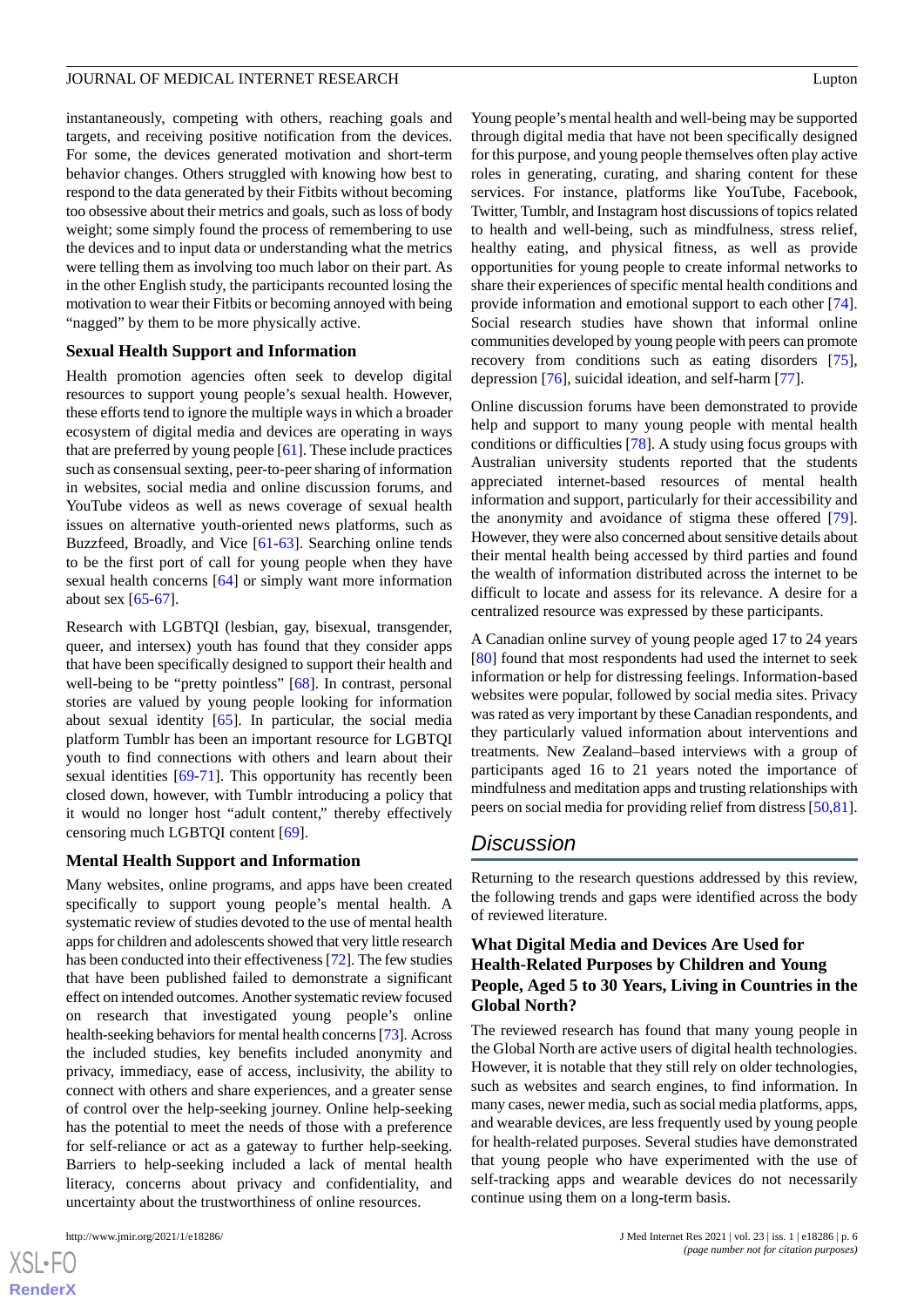## **Which of These Media and Devices do They Find Most Useful and Helpful?**

Young people in this body of research have reported many benefits from their use of digital technologies for health. They appreciate the ready availability of information on the internet and the opportunities to learn more about their bodies and health states and how to improve their health and physical fitness by accessing websites, discussion forums, and social media and by using apps.

An important finding across the literature is that apps and platforms that may not have been specifically developed for young people as digital health resources (eg, YouTube, Tumblr, and Instagram) often better suit their needs. Young people appreciate being able to connect with peers and find emotional support and relief from distress by using social media platforms, YouTube, and online forums. They can find self-tracking apps and platforms helpful for learning more about their bodies. However, they can become bored, feel overwhelmed by the vast quantities of data generated by these technologies, or find the labor involved in self-tracking as too burdensome for continuing use.

Another key finding across some of the reviewed research is that young people can find the vast reams of information available to them on the internet to be difficult to navigate. They often look to trusted adults, particularly their parents and medical professionals, to help them make sense of the information they find online and to provide alternative sources of information and support. Face-to-face interactions with these trusted providers remain important to young people.

## **What Are the Aged-Related, Gendered, Socioeconomic, Cultural, and Geographical Dimensions Structuring Young People's Use or Nonuse of Digital Health?**

Published studies have mostly been based in the United States and the United Kingdom, but there are also some publications from researchers in Western Europe, Australia, New Zealand, and Canada. Little research thus far has focused on comparing the experiences of young people based on sociodemographic attributes, such as their age, geographical location within a country (eg, in rural or remote regions compared with urban regions), gender, socioeconomic status, and race or ethnicity. Those studies that have made these comparisons have identified that these factors can play an important role in structuring the ways that young people engage with digital health. It is notable that the experiences of preadolescent children have received little attention; most studies published thus far have focused on teenagers and young people aged in their early 20s.

## **What Risks and Harms Are Associated With Young People's Digital Health Use?**

Risks and harms that young people report from digital health use include becoming overly obsessed with their bodies' shape and size using self-tracking technologies and comparing their bodies with the social media influencers they follow. The

## **Conflicts of Interest**

None declared.

```
XS\cdotFC
RenderX
```
implications of personal data exploitation for children's rights [[82](#page-10-4)[-84](#page-10-5)] and citizenship [\[85](#page-10-6)] have also been noted by media researchers. Major organizations directed at supporting children's rights and well-being, globally, are beginning to draw attention to the opportunities and risks involved in introducing digital technologies into children's lives [\[86](#page-10-7)]. Young people often have little choice in engaging with datafication technologies [\[87](#page-10-8)]; for example, when they were expected to use digital learning platforms, biometric systems, or self-tracking devices at school, there was little or no option to opt out [[2,](#page-7-1)[3](#page-7-24)[,82](#page-10-4)]. These technologies can limit young people's privacy, agency, and autonomy [\[88](#page-10-9)-[91\]](#page-10-10).

## **What Are the Gaps in the Social Research Literature on This Topic?**

More comparative research needs to be conducted on how young people from different sociodemographic backgrounds and age groups experience digital health. There is a wide scope for further research that can address these differentiated groups of young people. Only a small number of studies have directly asked young people about their practices or attitudes concerning their health data privacy and security. This research has found that many young people are not overly concerned about these issues, except where it relates to highly sensitive topics, such as sexual or mental health. Young people tend to lack knowledge about the third parties who access their personal health and medical data and what these actors and agencies do with their health information. Given the high prevalence of personal health data hacks, breaches, and leaks [[92-](#page-10-11)[94\]](#page-10-12), as well as third-party use of this information across age groups [\[95](#page-10-13)-[98\]](#page-10-14), what knowledge this age group has about these issues and how they can better learn about and become aware of what happens to their health data require further research attention.

Young people's use of social media and apps has received reasonably high levels of attention by social researchers. However, further details on how young people are using social media platforms and YouTube as health support resources and for peer-to-peer sharing of information, including attention paid to the content of these resources and the role played by young social media influencers and microcelebrities, would contribute important insights to this body of literature.

Finally, the role played by visual media, such as GIFs (Graphics Interchange Format) and memes, and social media platforms that have recently become very popular with young people (eg, Snapchat and TikTok) in health-related content creation and sharing requires more attention by social researchers seeking to better understand young people's use of digital devices and software for health and fitness.

#### **Limitations**

This review was limited to research that adopted a social perspective, was published in English, and was conducted with young people living in countries in the Global North. Future reviews could address other bodies of research beyond these parameters to supplement the findings of this review.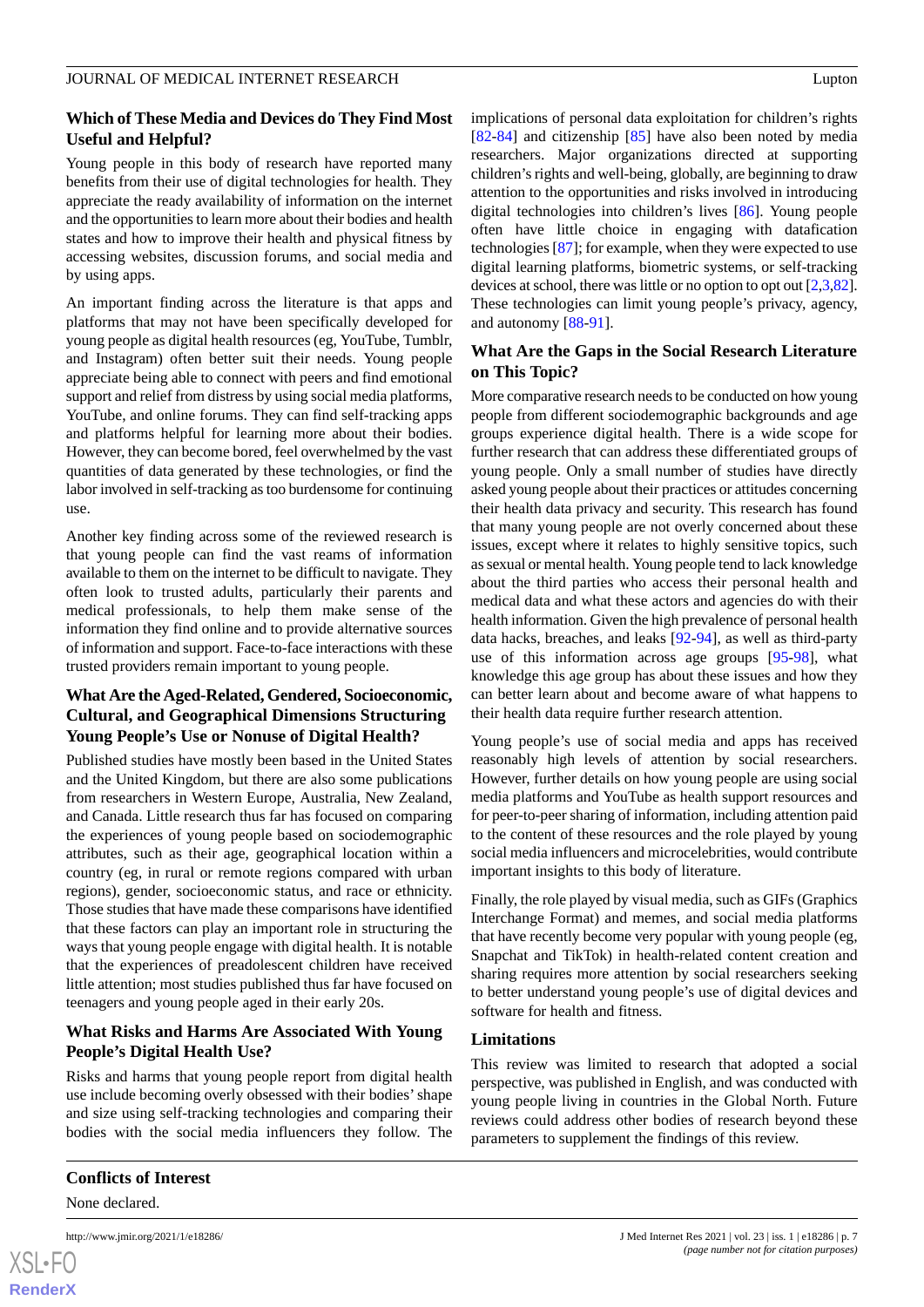## **References**

- <span id="page-7-1"></span><span id="page-7-0"></span>1. Lupton D. Digital Health: Critical and Cross-Disciplinary Perspectives. London, UK: Routledge; 2017.
- 2. Gard M, Lupton D. Digital health goes to school: Implications of digitising children's bodies. In: Taylor E, Rooney T, editors. Surveillance Futures: Social and Ethical Implications of New Technologies for Children and Young People. London, UK: Routledge; 2017:36-49.
- <span id="page-7-24"></span>3. Lupton D. Data assemblages, sentient schools and digitised health and physical education (response to Gard). Sport Educ Soc 2014 Oct 26;20(1):122-132. [doi: [10.1080/13573322.2014.962496\]](http://dx.doi.org/10.1080/13573322.2014.962496)
- <span id="page-7-2"></span>4. Rich E. Childhood, surveillance and mHealth technologies. In: Taylor E, Rooney T, editors. Surveillance Futures: Social and Ethical Implications of New Technologies for Children and Young People. London, UK: Routledge; 2017:132-146.
- <span id="page-7-3"></span>5. Rich E. Gender, health and physical activity in the digital age: Between postfeminism and pedagogical possibilities. Sport Educ Soc 2018 Jul 13;23(8):736-747. [doi: [10.1080/13573322.2018.1497593\]](http://dx.doi.org/10.1080/13573322.2018.1497593)
- <span id="page-7-4"></span>6. Livingstone S, Bulger M. A global research agenda for children's rights in the digital age. J Child Media 2014 Sep 24;8(4):317-335. [doi: [10.1080/17482798.2014.961496\]](http://dx.doi.org/10.1080/17482798.2014.961496)
- <span id="page-7-5"></span>7. Greenhalgh T, Thorne S, Malterud K. Time to challenge the spurious hierarchy of systematic over narrative reviews? Eur J Clin Invest 2018 Jun;48(6):e12931 [[FREE Full text](http://europepmc.org/abstract/MED/29578574)] [doi: [10.1111/eci.12931\]](http://dx.doi.org/10.1111/eci.12931) [Medline: [29578574\]](http://www.ncbi.nlm.nih.gov/entrez/query.fcgi?cmd=Retrieve&db=PubMed&list_uids=29578574&dopt=Abstract)
- <span id="page-7-6"></span>8. Thorne S. On the evolving world of what constitutes qualitative synthesis. Qual Health Res 2019 Jan;29(1):3-6. [doi: [10.1177/1049732318813903\]](http://dx.doi.org/10.1177/1049732318813903) [Medline: [30799767\]](http://www.ncbi.nlm.nih.gov/entrez/query.fcgi?cmd=Retrieve&db=PubMed&list_uids=30799767&dopt=Abstract)
- <span id="page-7-7"></span>9. Macfarlane A. Gangs and adolescent mental health: A narrative review. J Child Adolesc Trauma 2019 Sep;12(3):411-420 [[FREE Full text](http://europepmc.org/abstract/MED/32318210)] [doi: [10.1007/s40653-018-0231-y\]](http://dx.doi.org/10.1007/s40653-018-0231-y) [Medline: [32318210](http://www.ncbi.nlm.nih.gov/entrez/query.fcgi?cmd=Retrieve&db=PubMed&list_uids=32318210&dopt=Abstract)]
- <span id="page-7-8"></span>10. Goodman W, McFerran E, Purves R, Redpath I, Beeken R. The untapped potential of the gaming community: Narrative review. JMIR Serious Games 2018 Sep 25;6(3):e10161 [\[FREE Full text\]](https://games.jmir.org/2018/3/e10161/) [doi: [10.2196/10161](http://dx.doi.org/10.2196/10161)] [Medline: [30274962\]](http://www.ncbi.nlm.nih.gov/entrez/query.fcgi?cmd=Retrieve&db=PubMed&list_uids=30274962&dopt=Abstract)
- <span id="page-7-10"></span><span id="page-7-9"></span>11. Martín-Martín A, Orduna-Malea E, Thelwall M, Delgado LE. Google Scholar, Web of Science, and Scopus: A systematic comparison of citations in 252 subject categories. J Informetr 2018 Nov;12(4):1160-1177. [doi: [10.1016/j.joi.2018.09.002](http://dx.doi.org/10.1016/j.joi.2018.09.002)]
- <span id="page-7-11"></span>12. Wartella E, Rideout V, Montague H, Beaudoin-Ryan L, Lauricella A. Teens, health and technology: A national survey. Media Commun 2016 Jun 16;4(3):13-23. [doi: [10.17645/mac.v4i3.515\]](http://dx.doi.org/10.17645/mac.v4i3.515)
- <span id="page-7-12"></span>13. Radovic A, McCarty A, Katzman K, Richardson P. Adolescents' perspectives on using technology for health: Qualitative study. JMIR Pediatr Parent 2018;1(1):e2 [\[FREE Full text](https://pediatrics.jmir.org/2018/1/e2/)] [doi: [10.2196/pediatrics.8677](http://dx.doi.org/10.2196/pediatrics.8677)] [Medline: [30740590](http://www.ncbi.nlm.nih.gov/entrez/query.fcgi?cmd=Retrieve&db=PubMed&list_uids=30740590&dopt=Abstract)]
- <span id="page-7-13"></span>14. Lupton D. 'Better understanding about what's going on': Young Australians' use of digital technologies for health and fitness. Sport Educ Soc 2018 Dec 06;25(1):1-13. [doi: [10.1080/13573322.2018.1555661](http://dx.doi.org/10.1080/13573322.2018.1555661)]
- 15. Goodyear V, Armour K. Young people's perspectives on and experiences of health-related social media, apps, and wearable health devices. Soc Sci 2018 Aug 13;7(8):137. [doi: [10.3390/socsci7080137\]](http://dx.doi.org/10.3390/socsci7080137)
- <span id="page-7-15"></span><span id="page-7-14"></span>16. Rich E, Lewis S, Lupton D, Miah A, Piwek L. Digital Health Generation? Young People's Use of 'Healthy Lifestyle' Technologies. Bath, UK: University of Bath; 2020. URL: [https://static1.squarespace.com/static/59705db2414fb5d8ec26586b/](https://static1.squarespace.com/static/59705db2414fb5d8ec26586b/t/5ece2cb7c9d0b7350d143fad/1590570242400/2020DigitalHealthGeneration.pdf) [t/5ece2cb7c9d0b7350d143fad/1590570242400/2020DigitalHealthGeneration.pdf](https://static1.squarespace.com/static/59705db2414fb5d8ec26586b/t/5ece2cb7c9d0b7350d143fad/1590570242400/2020DigitalHealthGeneration.pdf) [accessed 2020-12-28]
- <span id="page-7-16"></span>17. Park E, Kwon M. Health-related internet use by children and adolescents: Systematic review. J Med Internet Res 2018 Apr 03;20(4):e120 [\[FREE Full text](https://www.jmir.org/2018/4/e120/)] [doi: [10.2196/jmir.7731](http://dx.doi.org/10.2196/jmir.7731)] [Medline: [29615385](http://www.ncbi.nlm.nih.gov/entrez/query.fcgi?cmd=Retrieve&db=PubMed&list_uids=29615385&dopt=Abstract)]
- <span id="page-7-17"></span>18. Freeman JL, Caldwell PH, Bennett PA, Scott KM. How adolescents search for and appraise online health information: A systematic review. J Pediatr 2018 Apr;195:244-255.e1. [doi: [10.1016/j.jpeds.2017.11.031\]](http://dx.doi.org/10.1016/j.jpeds.2017.11.031) [Medline: [29398062\]](http://www.ncbi.nlm.nih.gov/entrez/query.fcgi?cmd=Retrieve&db=PubMed&list_uids=29398062&dopt=Abstract)
- 19. Beck F, Richard J, Nguyen-Thanh V, Montagni I, Parizot I, Renahy E. Use of the internet as a health information resource among French young adults: Results from a nationally representative survey. J Med Internet Res 2014 May 13;16(5):e128 [[FREE Full text](https://www.jmir.org/2014/5/e128/)] [doi: [10.2196/jmir.2934](http://dx.doi.org/10.2196/jmir.2934)] [Medline: [24824164](http://www.ncbi.nlm.nih.gov/entrez/query.fcgi?cmd=Retrieve&db=PubMed&list_uids=24824164&dopt=Abstract)]
- <span id="page-7-18"></span>20. Montagni I, Cariou T, Feuillet T, Langlois E, Tzourio C. Exploring digital health use and opinions of university students: Field survey study. JMIR Mhealth Uhealth 2018 Mar 15;6(3):e65 [\[FREE Full text](https://mhealth.jmir.org/2018/3/e65/)] [doi: [10.2196/mhealth.9131\]](http://dx.doi.org/10.2196/mhealth.9131) [Medline: [29549071](http://www.ncbi.nlm.nih.gov/entrez/query.fcgi?cmd=Retrieve&db=PubMed&list_uids=29549071&dopt=Abstract)]
- <span id="page-7-20"></span><span id="page-7-19"></span>21. Toffoletti K, Thorpe H. Female athletes' self-representation on social media: A feminist analysis of neoliberal marketing strategies in "economies of visibility". Fem Psychol 2018 Feb 08;28(1):11-31. [doi: [10.1177/0959353517726705](http://dx.doi.org/10.1177/0959353517726705)]
- <span id="page-7-21"></span>22. Jenzen O. Trans youth and social media: Moving between counterpublics and the wider web. Gend Place Cult 2017 Nov 13;24(11):1626-1641. [doi: [10.1080/0966369x.2017.1396204\]](http://dx.doi.org/10.1080/0966369x.2017.1396204)
- <span id="page-7-22"></span>23. Butkowski C, Dixon T, Weeks K, Smith M. Quantifying the feminine self(ie): Gender display and social media feedback in young women's Instagram selfies. New Media Soc 2019 Aug 27;22(5):817-837. [doi: [10.1177/1461444819871669\]](http://dx.doi.org/10.1177/1461444819871669)
- <span id="page-7-23"></span>24. McLean S, Jarman H, Rodgers R. How do "selfies" impact adolescents' well-being and body confidence? A narrative review. Psychol Res Behav Manag 2019 Jul;12:513-521 [\[FREE Full text\]](https://www.dovepress.com/how-do-selfies-impact-adolescents-well-being-and-body-confidence-peer-reviewed-fulltext-article-PRBM) [doi: [10.2147/prbm.s177834\]](http://dx.doi.org/10.2147/prbm.s177834)
- 25. Ambwani S, Shippe M, Gao Z, Austin S. Is #cleaneating a healthy or harmful dietary strategy? Perceptions of clean eating and associations with disordered eating among young adults. J Eat Disord 2019;7:17 [[FREE Full text](https://jeatdisord.biomedcentral.com/articles/10.1186/s40337-019-0246-2)] [doi: [10.1186/s40337-019-0246-2\]](http://dx.doi.org/10.1186/s40337-019-0246-2) [Medline: [31171970](http://www.ncbi.nlm.nih.gov/entrez/query.fcgi?cmd=Retrieve&db=PubMed&list_uids=31171970&dopt=Abstract)]
- 26. Baker SA, Walsh MJ. 'Good Morning Fitfam': Top posts, hashtags and gender display on Instagram. New Media Soc 2018 Jun 10;20(12):4553-4570. [doi: [10.1177/1461444818777514](http://dx.doi.org/10.1177/1461444818777514)]
- 27. Goodyear VA, Armour KM, editors. Young People, Social Media and Health. London, UK: Routledge; 2019.

[XSL](http://www.w3.org/Style/XSL)•FO **[RenderX](http://www.renderx.com/)**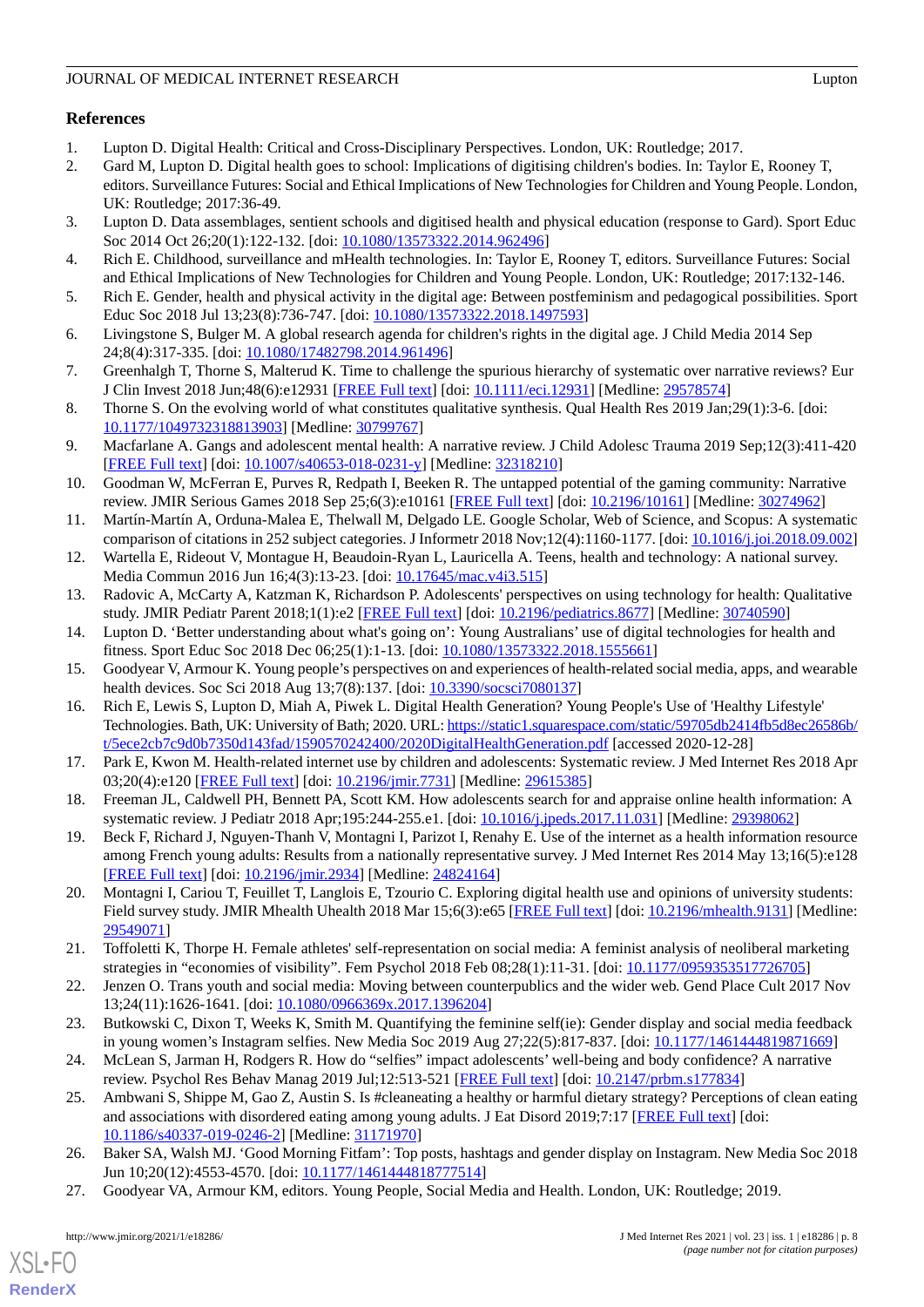## JOURNAL OF MEDICAL INTERNET RESEARCH Lupton CONSERVERSEARCH

- 28. Goodyear V. Narrative matters: Young people, social media and body image. Child Adolesc Ment Health 2020 Feb; 25(1): 48-50 [[FREE Full text](http://europepmc.org/abstract/MED/32285640)] [doi: [10.1111/camh.12345\]](http://dx.doi.org/10.1111/camh.12345) [Medline: [32285640\]](http://www.ncbi.nlm.nih.gov/entrez/query.fcgi?cmd=Retrieve&db=PubMed&list_uids=32285640&dopt=Abstract)
- <span id="page-8-1"></span><span id="page-8-0"></span>29. Baker SA, Rojek C. The Belle Gibson scandal: The rise of lifestyle gurus as micro-celebrities in low-trust societies. J Sociol 2019 May 10;56(3):388-404. [doi: [10.1177/1440783319846188](http://dx.doi.org/10.1177/1440783319846188)]
- <span id="page-8-6"></span>30. Carrotte E, Prichard I, Lim M. "Fitspiration" on social media: A content analysis of gendered images. J Med Internet Res 2017 Mar 29;19(3):e95 [[FREE Full text](https://www.jmir.org/2017/3/e95/)] [doi: [10.2196/jmir.6368](http://dx.doi.org/10.2196/jmir.6368)] [Medline: [28356239\]](http://www.ncbi.nlm.nih.gov/entrez/query.fcgi?cmd=Retrieve&db=PubMed&list_uids=28356239&dopt=Abstract)
- 31. Boepple L, Thompson JK. A content analytic comparison of fitspiration and thinspiration websites. Int J Eat Disord 2016 Jan;49(1):98-101. [doi: [10.1002/eat.22403](http://dx.doi.org/10.1002/eat.22403)] [Medline: [25778714](http://www.ncbi.nlm.nih.gov/entrez/query.fcgi?cmd=Retrieve&db=PubMed&list_uids=25778714&dopt=Abstract)]
- <span id="page-8-7"></span>32. Lupton D. Digital media and body weight, shape, and size: An introduction and review. Fat Stud 2016 Nov 15;6(2):119-134. [doi: [10.1080/21604851.2017.1243392](http://dx.doi.org/10.1080/21604851.2017.1243392)]
- <span id="page-8-2"></span>33. Tiggemann M, Zaccardo M. 'Strong is the new skinny': A content analysis of #fitspiration images on Instagram. J Health Psychol 2018 Jul;23(8):1003-1011. [doi: [10.1177/1359105316639436](http://dx.doi.org/10.1177/1359105316639436)] [Medline: [27611630\]](http://www.ncbi.nlm.nih.gov/entrez/query.fcgi?cmd=Retrieve&db=PubMed&list_uids=27611630&dopt=Abstract)
- <span id="page-8-3"></span>34. Camacho-Miñano MJ, MacIsaac S, Rich E. Postfeminist biopedagogies of Instagram: Young women learning about bodies, health and fitness. Sport Educ Soc 2019 May 22;24(6):651-664. [doi: [10.1080/13573322.2019.1613975\]](http://dx.doi.org/10.1080/13573322.2019.1613975)
- 35. Åberg E, Koivula A, Kukkonen I. A feminine burden of perfection? Appearance-related pressures on social networking sites. Telematics Inform 2020 Mar;46:101319. [doi: [10.1016/j.tele.2019.101319](http://dx.doi.org/10.1016/j.tele.2019.101319)]
- 36. Burnette CB, Kwitowski MA, Mazzeo SE. "I don't need people to tell me I'm pretty on social media:" A qualitative study of social media and body image in early adolescent girls. Body Image 2017 Dec;23:114-125. [doi: [10.1016/j.bodyim.2017.09.001](http://dx.doi.org/10.1016/j.bodyim.2017.09.001)] [Medline: [28965052\]](http://www.ncbi.nlm.nih.gov/entrez/query.fcgi?cmd=Retrieve&db=PubMed&list_uids=28965052&dopt=Abstract)
- <span id="page-8-5"></span>37. Goodyear V, Quennerstedt M. #Gymlad - Young boys learning processes and health-related social media. Qual Res Sport Exerc Health 2019 Oct 07;12(1):18-33. [doi: [10.1080/2159676x.2019.1673470](http://dx.doi.org/10.1080/2159676x.2019.1673470)]
- <span id="page-8-4"></span>38. Fardouly J, Vartanian LR. Social media and body image concerns: Current research and future directions. Curr Opin Psychol 2016 Jun;9:1-5. [doi: [10.1016/j.copsyc.2015.09.005](http://dx.doi.org/10.1016/j.copsyc.2015.09.005)]
- 39. Holland G, Tiggemann M. A systematic review of the impact of the use of social networking sites on body image and disordered eating outcomes. Body Image 2016 Jun;17:100-110. [doi: [10.1016/j.bodyim.2016.02.008](http://dx.doi.org/10.1016/j.bodyim.2016.02.008)] [Medline: [26995158](http://www.ncbi.nlm.nih.gov/entrez/query.fcgi?cmd=Retrieve&db=PubMed&list_uids=26995158&dopt=Abstract)]
- 40. Holland G, Tiggemann M. "Strong beats skinny every time": Disordered eating and compulsive exercise in women who post fitspiration on Instagram. Int J Eat Disord 2017 Jan;50(1):76-79. [doi: [10.1002/eat.22559](http://dx.doi.org/10.1002/eat.22559)] [Medline: [27302867\]](http://www.ncbi.nlm.nih.gov/entrez/query.fcgi?cmd=Retrieve&db=PubMed&list_uids=27302867&dopt=Abstract)
- <span id="page-8-8"></span>41. Ging D, Garvey S. 'Written in these scars are the stories I can't explain': A content analysis of pro-ana and thinspiration image sharing on Instagram. New Media Soc 2017 Jan 20;20(3):1181-1200. [doi: [10.1177/1461444816687288](http://dx.doi.org/10.1177/1461444816687288)]
- <span id="page-8-9"></span>42. Marcus S. Thinspiration vs thicksperation: Comparing pro-anorexic and fat acceptance image posts on a photo-sharing site. Cyberpsychology 2016 Jul 01;10(2):1 [\[FREE Full text\]](https://cyberpsychology.eu/article/view/6178/5908) [doi: [10.5817/cp2016-2-5](http://dx.doi.org/10.5817/cp2016-2-5)]
- <span id="page-8-10"></span>43. De Choudhury M. Anorexia on Tumblr: A characterization study. In: Proceedings of the 5th International Conference on Digital Health. 2015 Presented at: 5th International Conference on Digital Health; May 18-20, 2015; Florence, Italy p. 43-50. [doi: [10.1145/2750511.2750515](http://dx.doi.org/10.1145/2750511.2750515)]
- <span id="page-8-11"></span>44. Goodyear VA, Armour KM, Wood H. Young people and their engagement with health-related social media: New perspectives. Sport Educ Soc 2019;24(7):673-688 [[FREE Full text](http://europepmc.org/abstract/MED/31814804)] [doi: [10.1080/13573322.2017.1423464](http://dx.doi.org/10.1080/13573322.2017.1423464)] [Medline: [31814804](http://www.ncbi.nlm.nih.gov/entrez/query.fcgi?cmd=Retrieve&db=PubMed&list_uids=31814804&dopt=Abstract)]
- <span id="page-8-12"></span>45. Leary M, Clegg E, Santella M, Murray P, Downs J, Olfert M. Consumption of health-related content on social media among adolescent girls: Mixed-methods pilot study. JMIR Form Res 2019 Mar 01;3(1):e11404 [[FREE Full text](https://formative.jmir.org/2019/1/e11404/)] [doi: [10.2196/11404\]](http://dx.doi.org/10.2196/11404) [Medline: [30821696](http://www.ncbi.nlm.nih.gov/entrez/query.fcgi?cmd=Retrieve&db=PubMed&list_uids=30821696&dopt=Abstract)]
- <span id="page-8-13"></span>46. Majeed-Ariss R, Baildam E, Campbell M, Chieng A, Fallon D, Hall A, et al. Apps and adolescents: A systematic review of adolescents' use of mobile phone and tablet apps that support personal management of their chronic or long-term physical conditions. J Med Internet Res 2015 Dec 23;17(12):e287 [\[FREE Full text](https://www.jmir.org/2015/12/e287/)] [doi: [10.2196/jmir.5043\]](http://dx.doi.org/10.2196/jmir.5043) [Medline: [26701961](http://www.ncbi.nlm.nih.gov/entrez/query.fcgi?cmd=Retrieve&db=PubMed&list_uids=26701961&dopt=Abstract)]
- <span id="page-8-14"></span>47. Dute J, Bemelmans E, Breda J. Using mobile apps to promote a healthy lifestyle among adolescents and students: A review of the theoretical basis and lessons learned. JMIR Mhealth Uhealth 2016 May 05;4(2):e39 [\[FREE Full text\]](https://mhealth.jmir.org/2016/2/e39/) [doi: [10.2196/mhealth.3559](http://dx.doi.org/10.2196/mhealth.3559)] [Medline: [27150850](http://www.ncbi.nlm.nih.gov/entrez/query.fcgi?cmd=Retrieve&db=PubMed&list_uids=27150850&dopt=Abstract)]
- <span id="page-8-15"></span>48. Gowin M, Cheney M, Gwin S, Franklin Wann T. Health and fitness app use in college students: A qualitative study. Am J Health Educ 2015 Jul 06;46(4):223-230. [doi: [10.1080/19325037.2015.1044140](http://dx.doi.org/10.1080/19325037.2015.1044140)]
- <span id="page-8-17"></span><span id="page-8-16"></span>49. Honary M, Bell B, Clinch S, Wild S, McNaney R. Understanding the role of healthy eating and fitness mobile apps in the formation of maladaptive eating and exercise behaviors in young people. JMIR Mhealth Uhealth 2019 Jun 18;7(6):e14239 [[FREE Full text](https://mhealth.jmir.org/2019/6/e14239/)] [doi: [10.2196/14239\]](http://dx.doi.org/10.2196/14239) [Medline: [31215514\]](http://www.ncbi.nlm.nih.gov/entrez/query.fcgi?cmd=Retrieve&db=PubMed&list_uids=31215514&dopt=Abstract)
- <span id="page-8-18"></span>50. Trnka SH. Digital care: Agency and temporality in young people's use of health apps. Engag Sci Technol Soc 2016 Dec 04;2:248-265 [\[FREE Full text\]](https://estsjournal.org/index.php/ests/article/view/119/59) [doi: [10.17351/ests2016.119\]](http://dx.doi.org/10.17351/ests2016.119)
- 51. Depper A, Howe PD. Are we fit yet? English adolescent girls' experiences of health and fitness apps. Health Sociol Rev 2016 Jul 04;26(1):98-112. [doi: [10.1080/14461242.2016.1196599](http://dx.doi.org/10.1080/14461242.2016.1196599)]
- 52. Ridgers D, McNarry A, Mackintosh A. Feasibility and effectiveness of using wearable activity trackers in youth: A systematic review. JMIR Mhealth Uhealth 2016 Nov 23;4(4):e129 [[FREE Full text](https://mhealth.jmir.org/2016/4/e129/)] [doi: [10.2196/mhealth.6540\]](http://dx.doi.org/10.2196/mhealth.6540) [Medline: [27881359](http://www.ncbi.nlm.nih.gov/entrez/query.fcgi?cmd=Retrieve&db=PubMed&list_uids=27881359&dopt=Abstract)]
- 53. De Cock N, Vangeel J, Lachat C, Beullens K, Vervoort L, Goossens L, et al. Use of fitness and nutrition apps: Associations with body mass index, snacking, and drinking habits in adolescents. JMIR Mhealth Uhealth 2017 Apr 25;5(4):e58 [\[FREE](https://mhealth.jmir.org/2017/4/e58/) [Full text\]](https://mhealth.jmir.org/2017/4/e58/) [doi: [10.2196/mhealth.6005](http://dx.doi.org/10.2196/mhealth.6005)] [Medline: [28442455\]](http://www.ncbi.nlm.nih.gov/entrez/query.fcgi?cmd=Retrieve&db=PubMed&list_uids=28442455&dopt=Abstract)

[XSL](http://www.w3.org/Style/XSL)•FO **[RenderX](http://www.renderx.com/)**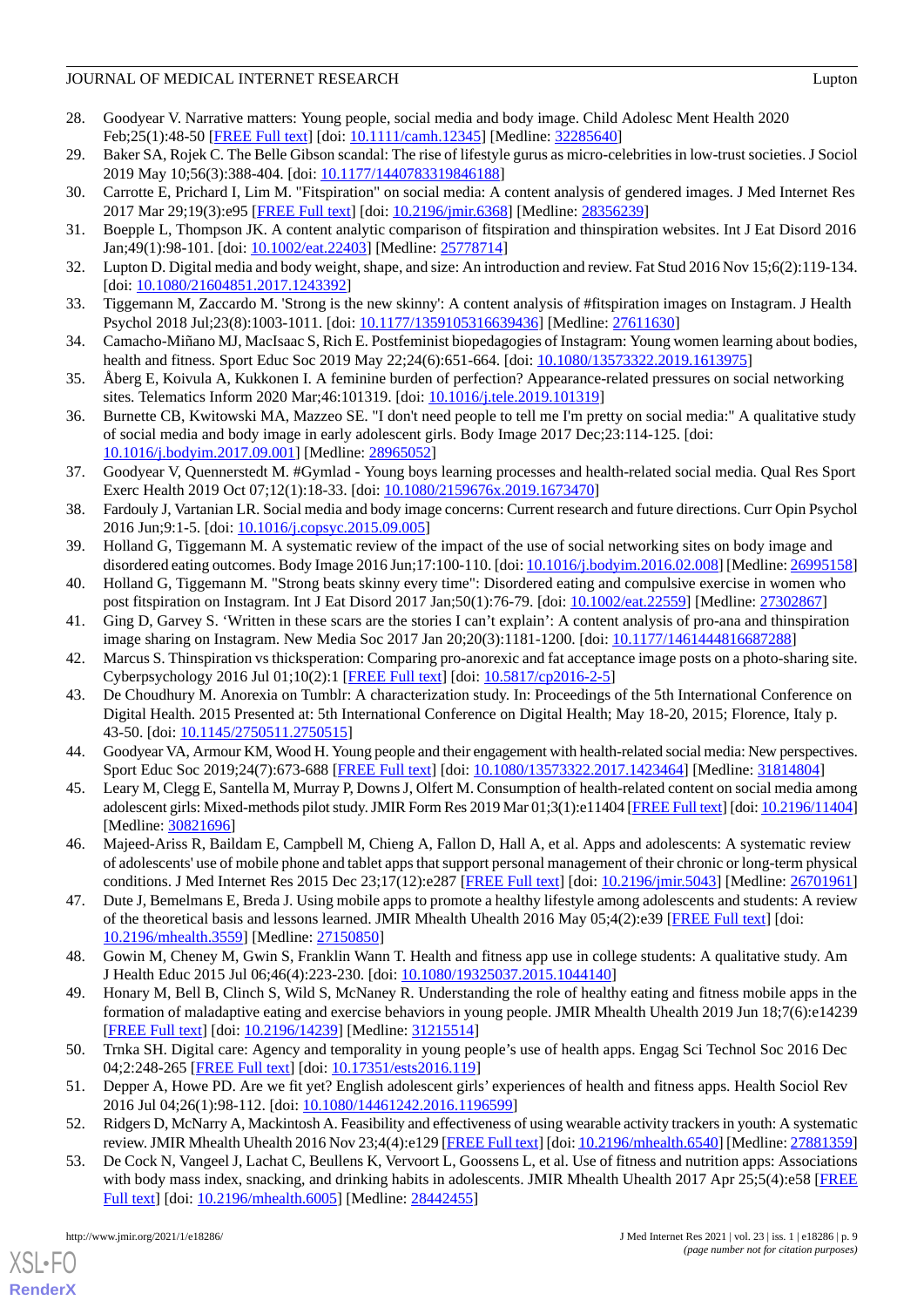#### JOURNAL OF MEDICAL INTERNET RESEARCH Lupton CONSERVERSEARCH

- <span id="page-9-0"></span>54. Ng K, Tynjälä J, Kokko S. Ownership and use of commercial physical activity trackers among Finnish adolescents: Cross-sectional study. JMIR Mhealth Uhealth 2017 May 04;5(5):e61 [\[FREE Full text\]](https://mhealth.jmir.org/2017/5/e61/) [doi: [10.2196/mhealth.6940\]](http://dx.doi.org/10.2196/mhealth.6940) [Medline: [28473304](http://www.ncbi.nlm.nih.gov/entrez/query.fcgi?cmd=Retrieve&db=PubMed&list_uids=28473304&dopt=Abstract)]
- <span id="page-9-2"></span><span id="page-9-1"></span>55. Ng K, Ryba T. The quantified athlete: Associations of wearables for high school athletes. Adv Hum Comput Interact 2018 Oct 01;2018:1-8 [\[FREE Full text\]](https://www.hindawi.com/journals/ahci/2018/6317524/) [doi: [10.1155/2018/6317524\]](http://dx.doi.org/10.1155/2018/6317524)
- 56. Ridgers D, Timperio A, Brown H, Ball K, Macfarlane S, Lai K, et al. Wearable activity tracker use among Australian adolescents: Usability and acceptability study. JMIR Mhealth Uhealth 2018 Apr 11;6(4):e86 [[FREE Full text](https://mhealth.jmir.org/2018/4/e86/)] [doi: [10.2196/mhealth.9199](http://dx.doi.org/10.2196/mhealth.9199)] [Medline: [29643054](http://www.ncbi.nlm.nih.gov/entrez/query.fcgi?cmd=Retrieve&db=PubMed&list_uids=29643054&dopt=Abstract)]
- <span id="page-9-4"></span><span id="page-9-3"></span>57. Mackintosh K, Chappel S, Salmon J, Timperio A, Ball K, Brown H, et al. Parental perspectives of a wearable activity tracker for children younger than 13 years: Acceptability and usability study. JMIR Mhealth Uhealth 2019 Nov 04;7(11):e13858 [\[FREE Full text](https://mhealth.jmir.org/2019/11/e13858/)] [doi: [10.2196/13858\]](http://dx.doi.org/10.2196/13858) [Medline: [31682585\]](http://www.ncbi.nlm.nih.gov/entrez/query.fcgi?cmd=Retrieve&db=PubMed&list_uids=31682585&dopt=Abstract)
- <span id="page-9-5"></span>58. Schaefer SE, Ching CC, Breen H, German JB. Wearing, thinking, and moving: Testing the feasibility of fitness tracking with urban youth. Am J Health Educ 2016 Jan 08;47(1):8-16. [doi: [10.1080/19325037.2015.1111174\]](http://dx.doi.org/10.1080/19325037.2015.1111174)
- <span id="page-9-6"></span>59. Goodyear VA, Kerner C, Quennerstedt M. Young people's uses of wearable healthy lifestyle technologies: Surveillance, self-surveillance and resistance. Sport Educ Soc 2017 Sep 22;24(3):212-225. [doi: [10.1080/13573322.2017.1375907](http://dx.doi.org/10.1080/13573322.2017.1375907)]
- <span id="page-9-7"></span>60. Kerner C, Goodyear VA. The motivational impact of wearable healthy lifestyle technologies: A self-determination perspective on Fitbits with adolescents. Am J Health Educ 2017 Jul 28;48(5):287-297. [doi: [10.1080/19325037.2017.1343161\]](http://dx.doi.org/10.1080/19325037.2017.1343161)
- 61. Albury K. 'Recognition of competition'versus will to app: Rethinking digital engagement in Australian youth sexual health promotion policy and practice. Media Int Aust 2019 Jun 04;171(1):38-50. [doi: [10.1177/1329878x19850224\]](http://dx.doi.org/10.1177/1329878x19850224)
- <span id="page-9-8"></span>62. McKee A. Learning from commercial entertainment producers in order to create entertainment sex education. Sex Educ 2016 Sep 11;17(1):26-40. [doi: [10.1080/14681811.2016.1228528\]](http://dx.doi.org/10.1080/14681811.2016.1228528)
- <span id="page-9-10"></span><span id="page-9-9"></span>63. Mowat H, Dobson AS, McDonald K, Fisher J, Kirkman M. "For myself and others like me": Women's contributions to vulva-positive social media. Fem Media Stud 2018 Nov 19;20(1):35-52. [doi: [10.1080/14680777.2018.1546209](http://dx.doi.org/10.1080/14680777.2018.1546209)]
- 64. Freeman G, Smith LW, McNulty A, Donovan B. Sexual health and students: The pathways travelled by those with sexual health concerns. Sex Health 2018;15(1):76-78. [doi: [10.1071/sh17083\]](http://dx.doi.org/10.1071/sh17083)
- 65. Starling MS, Cheshire C, Deardorff J, Nuru-Jeter A. Late adolescent user experiences with online sexual health resources: A qualitative study. Am J Sex Educ 2018 Oct 08;13(4):487-503. [doi: [10.1080/15546128.2018.1505572](http://dx.doi.org/10.1080/15546128.2018.1505572)]
- <span id="page-9-11"></span>66. Dolcini MM, Warren J, Towner SL, Catania JA, Harper GW. Information age: Do urban African American youth find sexual health information online? Sex Res Social Policy 2015 Jun 01;12(2):110-114 [\[FREE Full text\]](http://europepmc.org/abstract/MED/26052264) [doi: [10.1007/s13178-014-0174-5\]](http://dx.doi.org/10.1007/s13178-014-0174-5) [Medline: [26052264](http://www.ncbi.nlm.nih.gov/entrez/query.fcgi?cmd=Retrieve&db=PubMed&list_uids=26052264&dopt=Abstract)]
- <span id="page-9-13"></span><span id="page-9-12"></span>67. Döring N, Daneback K, Shaughnessy K, Grov C, Byers ES. Online sexual activity experiences among college students: A four-country comparison. Arch Sex Behav 2017 Aug;46(6):1641-1652. [doi: [10.1007/s10508-015-0656-4\]](http://dx.doi.org/10.1007/s10508-015-0656-4) [Medline: [26659580](http://www.ncbi.nlm.nih.gov/entrez/query.fcgi?cmd=Retrieve&db=PubMed&list_uids=26659580&dopt=Abstract)]
- 68. Byron P. 'Apps are cool but generally pretty pointless': LGBTIQ+ young people's mental health app ambivalence. Media Int Aust 2019 Apr 26;171(1):51-65. [doi: [10.1177/1329878x19844034](http://dx.doi.org/10.1177/1329878x19844034)]
- <span id="page-9-14"></span>69. Byron P, Robards B, Hanckel B, Vivienne S, Churchill B. "Hey, I'm having these experiences": Tumblr use and young people's queer (dis)connections. Int J Commun 2019;13:2239-2259 [[FREE Full text](https://ijoc.org/index.php/ijoc/article/view/9677/2655)]
- <span id="page-9-15"></span>70. Byron P. 'How could you write your name below that?' The queer life and death of Tumblr. Porn Stud 2019 Jun 21;6(3):336-349. [doi: [10.1080/23268743.2019.1613925\]](http://dx.doi.org/10.1080/23268743.2019.1613925)
- <span id="page-9-17"></span><span id="page-9-16"></span>71. Cavalcante A. Tumbling into queer utopias and vortexes: Experiences of LGBTQ social media users on Tumblr. J Homosex 2019;66(12):1715-1735. [doi: [10.1080/00918369.2018.1511131\]](http://dx.doi.org/10.1080/00918369.2018.1511131) [Medline: [30235077\]](http://www.ncbi.nlm.nih.gov/entrez/query.fcgi?cmd=Retrieve&db=PubMed&list_uids=30235077&dopt=Abstract)
- 72. Grist R, Porter J, Stallard P. Mental health mobile apps for preadolescents and adolescents: A systematic review. J Med Internet Res 2017 May 25;19(5):e176 [\[FREE Full text\]](https://www.jmir.org/2017/5/e176/) [doi: [10.2196/jmir.7332\]](http://dx.doi.org/10.2196/jmir.7332) [Medline: [28546138\]](http://www.ncbi.nlm.nih.gov/entrez/query.fcgi?cmd=Retrieve&db=PubMed&list_uids=28546138&dopt=Abstract)
- <span id="page-9-18"></span>73. Pretorius C, Chambers D, Coyle D. Young people's online help-seeking and mental health difficulties: Systematic narrative review. J Med Internet Res 2019 Nov 19;21(11):e13873 [[FREE Full text\]](https://www.jmir.org/2019/11/e13873/) [doi: [10.2196/13873](http://dx.doi.org/10.2196/13873)] [Medline: [31742562](http://www.ncbi.nlm.nih.gov/entrez/query.fcgi?cmd=Retrieve&db=PubMed&list_uids=31742562&dopt=Abstract)]
- <span id="page-9-19"></span>74. Hendry NA, Robards B, Stanford S. Beyond social media panics for 'at risk' youth in mental health practice. In: Stanford S, Sharland E, Rovinelli Heller N, Warner J, editors. Beyond the Risk Paradigm in Mental Health Policy and Practice. London, UK: Red Globe Press; 2017:135-154.
- <span id="page-9-20"></span>75. LaMarre A, Rice C. Hashtag recovery: #Eating disorder recovery on Instagram. Soc Sci 2017 Jun 29;6(3):68 [\[FREE Full](http://www.mdpi.com/2076-0760/6/3/68/htm) [text](http://www.mdpi.com/2076-0760/6/3/68/htm)] [doi: [10.3390/socsci6030068](http://dx.doi.org/10.3390/socsci6030068)]
- 76. Andalibi N, Ozturk P, Forte A. Sensitive self-disclosures, responses and social support on Instagram: The case of #depression. In: Proceedings of the 2017 ACM Conference on Computer Supported Cooperative Work and Social Computing. New York, NY: Association for Computing Machinery; 2017 Presented at: 2017 ACM Conference on Computer Supported Cooperative Work and Social Computing; February 25-March 1, 2017; Portland, OR p. 1485-1500 URL: [https://dl.acm.org/](https://dl.acm.org/doi/pdf/10.1145/2998181.2998243) [doi/pdf/10.1145/2998181.2998243](https://dl.acm.org/doi/pdf/10.1145/2998181.2998243) [doi: [10.1145/2998181.2998243\]](http://dx.doi.org/10.1145/2998181.2998243)
- 77. McCosker A, Hartup M. Turning to Online Peer Forums for Suicide and Self-Harm Support: "It Does Help Having You Guys". Melbourne, Australia: beyondblue and Swinburne Social Innovation Research Institute; 2017. URL: [https://www.](https://www.beyondblue.org.au/docs/default-source/research-project-files/mccosker-hartup_turning-to-online-forums_beyondblue_suicide-and-self-harm_2017.pdf?sfvrsn=e600adea_2) [beyondblue.org.au/docs/default-source/research-project-files/](https://www.beyondblue.org.au/docs/default-source/research-project-files/mccosker-hartup_turning-to-online-forums_beyondblue_suicide-and-self-harm_2017.pdf?sfvrsn=e600adea_2)

[XSL](http://www.w3.org/Style/XSL)•FO **[RenderX](http://www.renderx.com/)**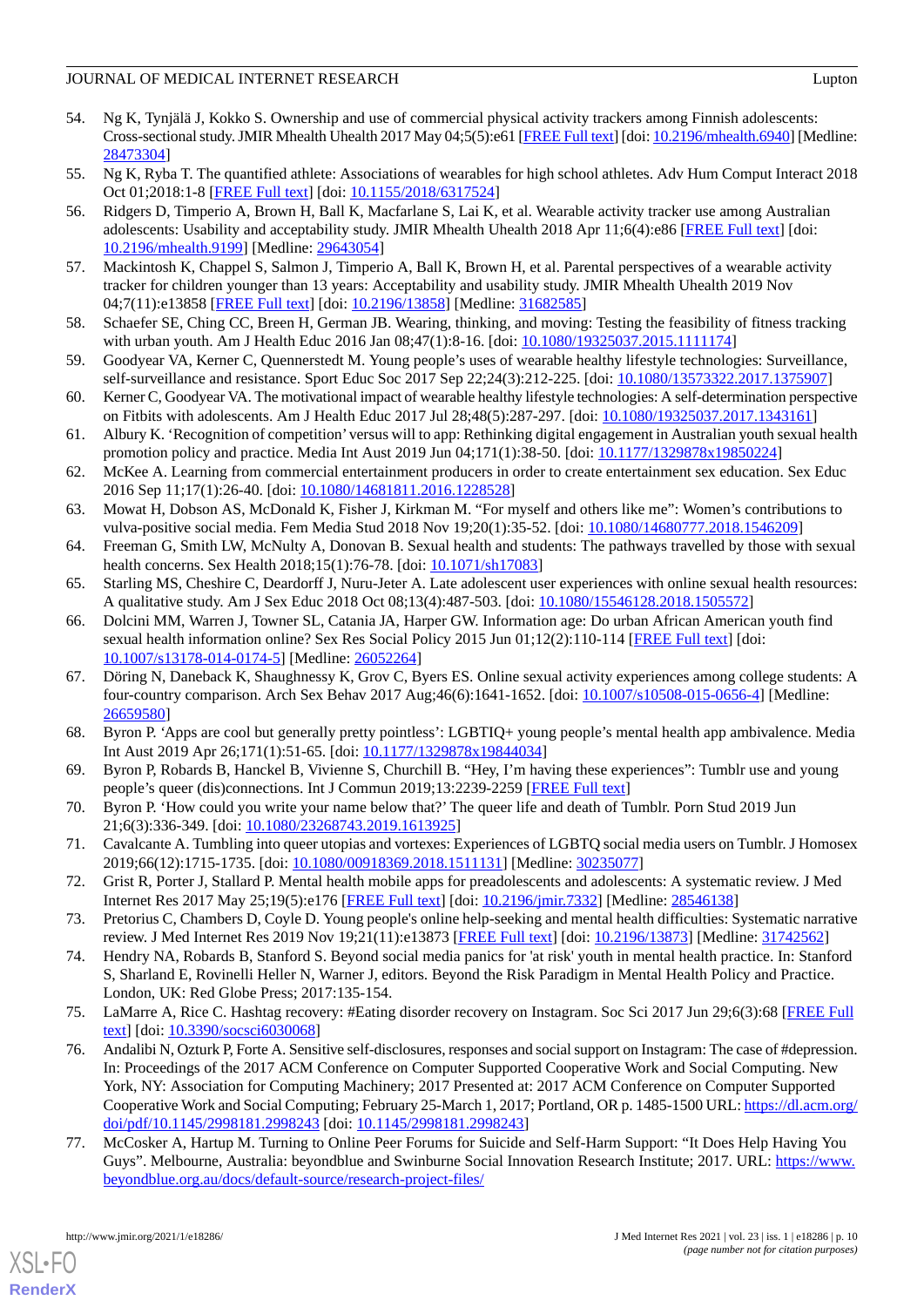[mccosker-hartup\\_turning-to-online-forums\\_beyondblue\\_suicide-and-self-harm\\_2017.pdf?sfvrsn=e600adea\\_2](https://www.beyondblue.org.au/docs/default-source/research-project-files/mccosker-hartup_turning-to-online-forums_beyondblue_suicide-and-self-harm_2017.pdf?sfvrsn=e600adea_2) [accessed 2020-12-28]

- <span id="page-10-0"></span>78. Webb M, Burns J, Collin P. Providing online support for young people with mental health difficulties: Challenges and opportunities explored. Early Interv Psychiatry 2008 May;2(2):108-113. [doi: [10.1111/j.1751-7893.2008.00066.x\]](http://dx.doi.org/10.1111/j.1751-7893.2008.00066.x) [Medline: [21352141](http://www.ncbi.nlm.nih.gov/entrez/query.fcgi?cmd=Retrieve&db=PubMed&list_uids=21352141&dopt=Abstract)]
- <span id="page-10-1"></span>79. Chan K, Farrer M, Gulliver A, Bennett K, Griffiths M. University students' views on the perceived benefits and drawbacks of seeking help for mental health problems on the internet: A qualitative study. JMIR Hum Factors 2016 Jan 19;3(1):e3 [[FREE Full text](https://humanfactors.jmir.org/2016/1/e3/)] [doi: [10.2196/humanfactors.4765\]](http://dx.doi.org/10.2196/humanfactors.4765) [Medline: [27026140](http://www.ncbi.nlm.nih.gov/entrez/query.fcgi?cmd=Retrieve&db=PubMed&list_uids=27026140&dopt=Abstract)]
- <span id="page-10-3"></span><span id="page-10-2"></span>80. Wetterlin FM, Mar MY, Neilson EK, Werker GR, Krausz M. eMental health experiences and expectations: A survey of youths' web-based resource preferences in Canada. J Med Internet Res 2014 Dec 17;16(12):e293 [[FREE Full text](https://www.jmir.org/2014/12/e293/)] [doi: [10.2196/jmir.3526](http://dx.doi.org/10.2196/jmir.3526)] [Medline: [25519847](http://www.ncbi.nlm.nih.gov/entrez/query.fcgi?cmd=Retrieve&db=PubMed&list_uids=25519847&dopt=Abstract)]
- <span id="page-10-4"></span>81. Gibson K, Trnka S. Young people's priorities for support on social media: "It takes trust to talk about these issues". Comput Human Behav 2020 Jan;102:238-247. [doi: [10.1016/j.chb.2019.08.030\]](http://dx.doi.org/10.1016/j.chb.2019.08.030)
- 82. Lupton D, Williamson B. The datafied child: The dataveillance of children and implications for their rights. New Media Soc 2017 Jan 23;19(5):780-794. [doi: [10.1177/1461444816686328\]](http://dx.doi.org/10.1177/1461444816686328)
- <span id="page-10-5"></span>83. Livingstone S, Third A. Children and young people's rights in the digital age: An emerging agenda. New Media Soc 2017 May 10;19(5):657-670. [doi: [10.1177/1461444816686318\]](http://dx.doi.org/10.1177/1461444816686318)
- <span id="page-10-6"></span>84. Third A, Bellerose D, Dawkins U, Keltie E, Pihl K. Children's Rights in the Digital Age: A Download From Children Around the World. 2nd edition. Melbourne, Australia: Young and Well Cooperative Research Centre; 2014 Oct. URL: <http://www.aeema.net/WordPress/wp-content/uploads/2014/10/Childrens-Rights-in-the-Digital-Age.pdf>[accessed 2020-12-28]
- <span id="page-10-7"></span>85. Mascheroni G. Researching datafied children as data citizens. J Child Media 2018 Sep 12;12(4):517-523. [doi: [10.1080/17482798.2018.1521677\]](http://dx.doi.org/10.1080/17482798.2018.1521677)
- <span id="page-10-8"></span>86. Campo S, Raymond N. Displaced Children and Emerging Technologies: Save the Children's Opportunities for Investment and Impact. London, UK: Save the Children; 2019. URL: [https://resourcecentre.savethechildren.net/node/15382/pdf/](https://resourcecentre.savethechildren.net/node/15382/pdf/stc_tech_innovation_study_v7_digital.pdf) [stc\\_tech\\_innovation\\_study\\_v7\\_digital.pdf](https://resourcecentre.savethechildren.net/node/15382/pdf/stc_tech_innovation_study_v7_digital.pdf) [accessed 2020-12-28]
- <span id="page-10-9"></span>87. Barassi V. Datafied citizens in the age of coerced digital participation. Sociol Res Online 2019 Jun 28;24(3):414-429. [doi: [10.1177/1360780419857734\]](http://dx.doi.org/10.1177/1360780419857734)
- 88. Barron CM. 'I had no credit to ring you back': Children's strategies of negotiation and resistance to parental surveillance via mobile phones. Surveill Soc 2014 Jun 17;12(3):401-413. [doi: [10.24908/ss.v12i3.4966](http://dx.doi.org/10.24908/ss.v12i3.4966)]
- <span id="page-10-10"></span>89. Gabriels K. 'I keep a close watch on this child of mine': A moral critique of other-tracking apps. Ethics Inf Technol 2016 Jun 21;18(3):175-184. [doi: [10.1007/s10676-016-9405-1](http://dx.doi.org/10.1007/s10676-016-9405-1)]
- <span id="page-10-11"></span>90. Bettany SM, Kerrane B. The socio-materiality of parental style. Eur J Mark 2016 Nov 14;50(11):2041-2066. [doi: [10.1108/ejm-07-2015-0437\]](http://dx.doi.org/10.1108/ejm-07-2015-0437)
- 91. Livingstone S, Stoilova M, Nandagiri R. Children's Data and Privacy Online: Growing Up in a Digital Age: An Evidence Review. London, UK: LSE Media and Communications; 2018 Dec. URL: [https://www.lse.ac.uk/media-and-communications/](https://www.lse.ac.uk/media-and-communications/assets/documents/research/projects/childrens-privacy-online/Evidence-review-final.pdf) [assets/documents/research/projects/childrens-privacy-online/Evidence-review-final.pdf](https://www.lse.ac.uk/media-and-communications/assets/documents/research/projects/childrens-privacy-online/Evidence-review-final.pdf) [accessed 2020-12-28]
- <span id="page-10-12"></span>92. Argaw S, Bempong N, Eshaya-Chauvin B, Flahault A. The state of research on cyberattacks against hospitals and available best practice recommendations: A scoping review. BMC Med Inform Decis Mak 2019 Jan 11;19(1):10 [\[FREE Full text\]](https://bmcmedinformdecismak.biomedcentral.com/articles/10.1186/s12911-018-0724-5) [doi: [10.1186/s12911-018-0724-5](http://dx.doi.org/10.1186/s12911-018-0724-5)] [Medline: [30634962\]](http://www.ncbi.nlm.nih.gov/entrez/query.fcgi?cmd=Retrieve&db=PubMed&list_uids=30634962&dopt=Abstract)
- <span id="page-10-13"></span>93. Millard WB. Where bits and bytes meet flesh and blood. Ann Emerg Med 2017 Sep;70(3):A17-A21. [doi: [10.1016/j.annemergmed.2017.07.008](http://dx.doi.org/10.1016/j.annemergmed.2017.07.008)]
- 94. Dyer O. Hackers demand ransom to release encrypted US medical records. BMJ 2016 Apr 01;353:i1876. [doi: [10.1136/bmj.i1876\]](http://dx.doi.org/10.1136/bmj.i1876) [Medline: [27037196](http://www.ncbi.nlm.nih.gov/entrez/query.fcgi?cmd=Retrieve&db=PubMed&list_uids=27037196&dopt=Abstract)]
- <span id="page-10-14"></span>95. Ebeling M. Healthcare and Big Data: Digital Specters and Phantom Objects. New York, NY: Palgrave Macmillan US; 2016.
- 96. Lupton D. The commodification of patient opinion: The digital patient experience economy in the age of big data. Sociol Health Illn 2014 Jul;36(6):856-869. [doi: [10.1111/1467-9566.12109](http://dx.doi.org/10.1111/1467-9566.12109)] [Medline: [24443847](http://www.ncbi.nlm.nih.gov/entrez/query.fcgi?cmd=Retrieve&db=PubMed&list_uids=24443847&dopt=Abstract)]
- 97. Sharon T. When digital health meets digital capitalism, how many common goods are at stake? Big Data Soc 2018 Dec 20;5(2):1-12 [[FREE Full text](https://journals.sagepub.com/doi/full/10.1177/2053951718819032)] [doi: [10.1177/2053951718819032\]](http://dx.doi.org/10.1177/2053951718819032)
- 98. Grundy Q, Chiu K, Bero L. Commercialization of user data by developers of medicines-related apps: A content analysis. J Gen Intern Med 2019 Dec;34(12):2833-2841 [\[FREE Full text\]](http://europepmc.org/abstract/MED/31529374) [doi: [10.1007/s11606-019-05214-0](http://dx.doi.org/10.1007/s11606-019-05214-0)] [Medline: [31529374](http://www.ncbi.nlm.nih.gov/entrez/query.fcgi?cmd=Retrieve&db=PubMed&list_uids=31529374&dopt=Abstract)]

## **Abbreviations**

**GIF:** Graphics Interchange Format LGBTQI: lesbian, gay, bisexual, transgender, queer, and intersex